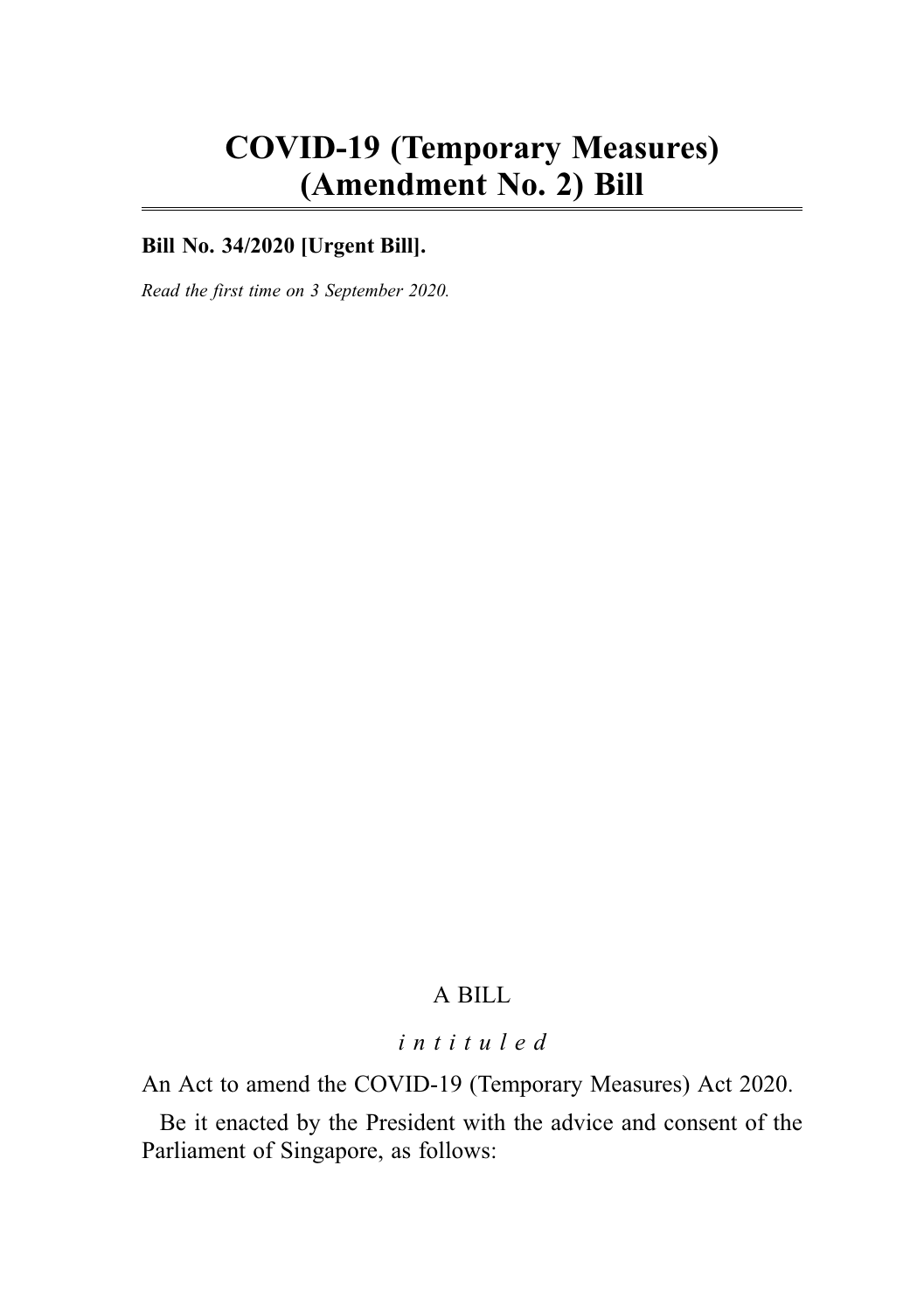# Short title and commencement

1.—(1) This Act is the COVID-19 (Temporary Measures) (Amendment No. 2) Act 2020 and, except for sections 7 and  $11(a)$ , comes into operation on a date that the Minister appoints by <sup>5</sup> notification in the Gazette.

(2) Sections 7 and  $11(a)$  are deemed to have come into operation on 31 July 2020.

# Amendment of section 5A

2. Section 5A(1) of the COVID-19 (Temporary Measures) <sup>10</sup> Act 2020 (called in this Act the principal Act) is amended by deleting the words "the date of commencement of section 5 of the COVID-19 (Temporary Measures) (Amendment) Act 2020" in paragraph (b) and substituting the words "1 February 2020".

# Amendment of section 7A

- 15 3. Section 7A of the principal Act is amended
	- (a) by deleting the words ", being a time within the prescribed period" in subsection  $(1)(b)$ ;
- (b) by deleting the words "prescribed rate or amount" in subsection (2) and substituting the words "prescribed rate <sup>20</sup> (as computed in the prescribed manner) or prescribed amount";
	- (c) by inserting, immediately after the words "different rates" in subsection (3), the word ", manners"; and
- (d) by inserting, immediately after subsection (6), the <sup>25</sup> following subsection:

"(7) To avoid doubt, this section applies to a case mentioned in subsection  $(1)$  whether A served the notification for relief before, on or after 31 July  $2020$  "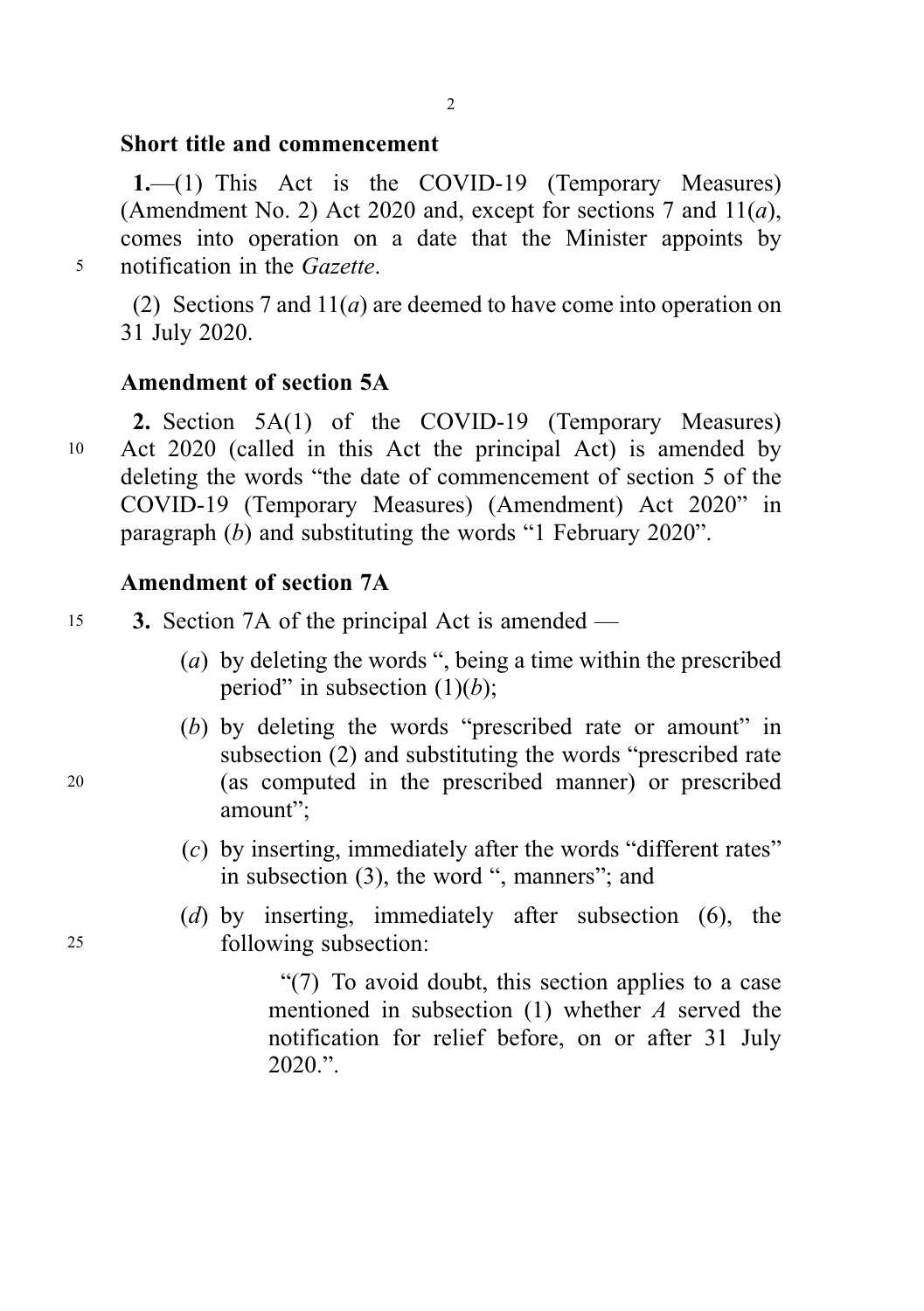### Amendment of section 7B

- 4. Section 7B of the principal Act is amended
	- (a) by inserting, immediately after subsection (2), the following subsection:

" $(2A)$  For the purposes of subsection  $(2)$ , different  $\frac{5}{5}$ amounts may be prescribed for different circumstances, and a zero amount may be prescribed."; and

(b) by inserting, immediately after subsection (5), the following subsection: 10

> "(6) To avoid doubt, this section applies to a case mentioned in subsection (1) whether A served the notification for relief before, on or after 31 July  $2020$  "

#### Amendment of section 12 15

- 5. Section 12 of the principal Act is amended
	- (a) by inserting, immediately after subsection (2), the following subsections:

"(2A) The Registrar may, for the purposes of deciding whether to appoint an assessor to 20 determine an application, request the applicant to provide further information within the time specified by the Registrar.

(2B) The Registrar may reject an application if —

- (*a*) the application is incomplete or otherwise  $25$ not made in accordance with subsection (1);
- (b) the application is not made within the period prescribed by regulations under section 19 for this purpose;  $30$
- (c) the applicant fails to satisfy the Registrar that subsection (2) is complied with;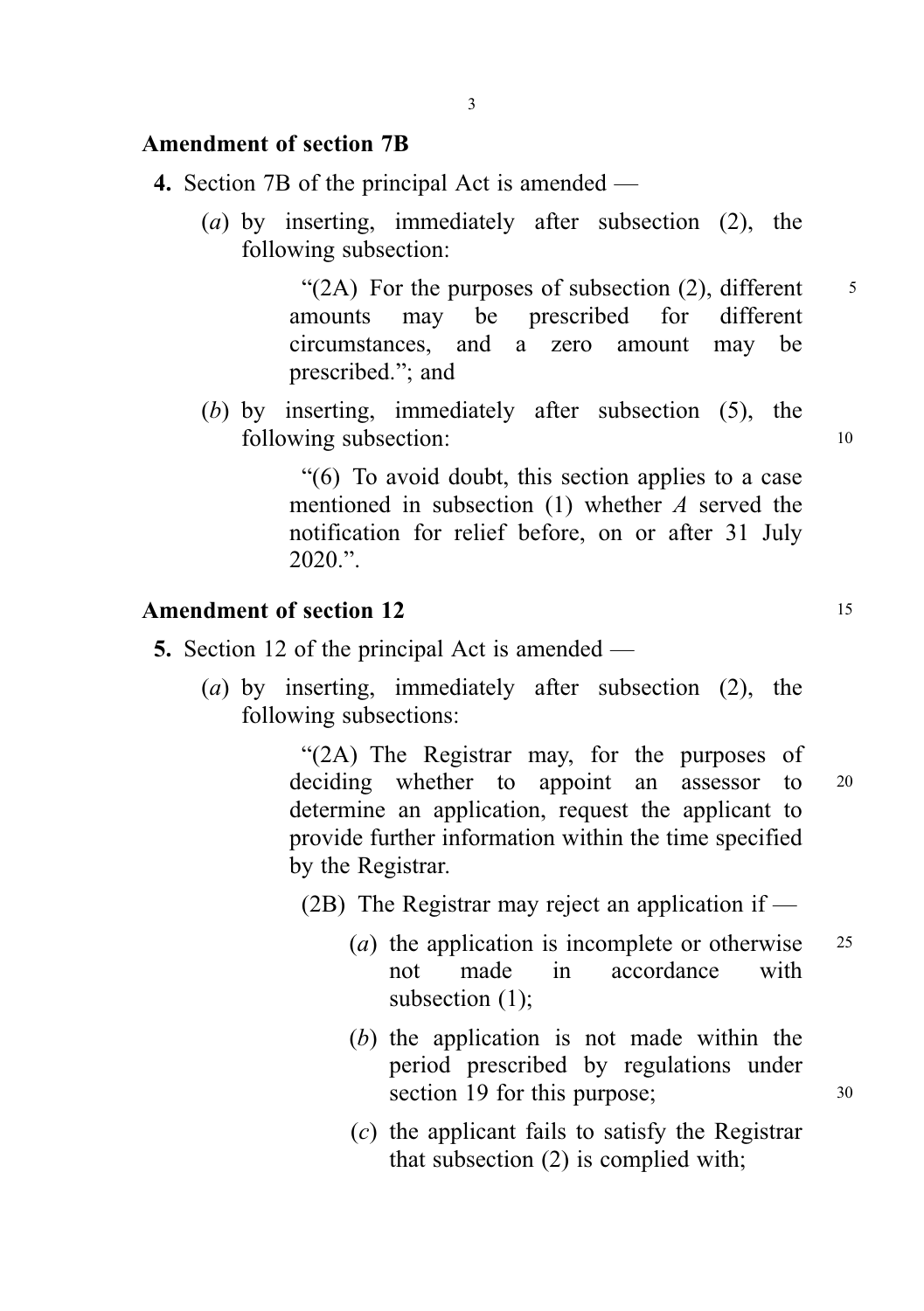|    | (d) the applicant fails to comply with the<br>Registrar's request under subsection (2A);                                                                                                                                                                                            |
|----|-------------------------------------------------------------------------------------------------------------------------------------------------------------------------------------------------------------------------------------------------------------------------------------|
| 5  | (e) any part of the application is inconsistent<br>with any information contained in the<br>notification for relief served by the<br>applicant under section $9(1)$ , if applicable;                                                                                                |
| 10 | $(f)$ the Registrar reasonably suspects that any<br>information provided by the applicant to<br>the Registrar is false or misleading in a<br>material particular; or                                                                                                                |
|    | $(g)$ it appears to the Registrar, from the<br>application or any information provided<br>by the applicant under subsection (2A),<br>that $-$                                                                                                                                       |
| 15 | (i) the contract in question is not a<br>scheduled contract;                                                                                                                                                                                                                        |
|    | (ii) the contract in question is a contract<br>described in section $4(1)(a)$ or $(b)$ ;                                                                                                                                                                                            |
| 20 | (iii) the obligation or right in the contract<br>in question is to be performed or<br>exercised before 1 February 2020; or                                                                                                                                                          |
|    | (iv) the application is frivolous or an<br>abuse of process."; and                                                                                                                                                                                                                  |
| 25 | (b) by deleting the words "If the Registrar is satisfied that the<br>application is made and served in accordance with<br>subsections $(1)$ and $(2)$ ," in subsection $(3)$ and<br>substituting the words "Unless the Registrar rejects an<br>application under subsection (2B),". |

# Amendment of section 13

<sup>30</sup> 6. Section 13(1) of the principal Act is amended by inserting, immediately after the words "section 5" in paragraph  $(a)$ , the words "or 5A (as the case may be)".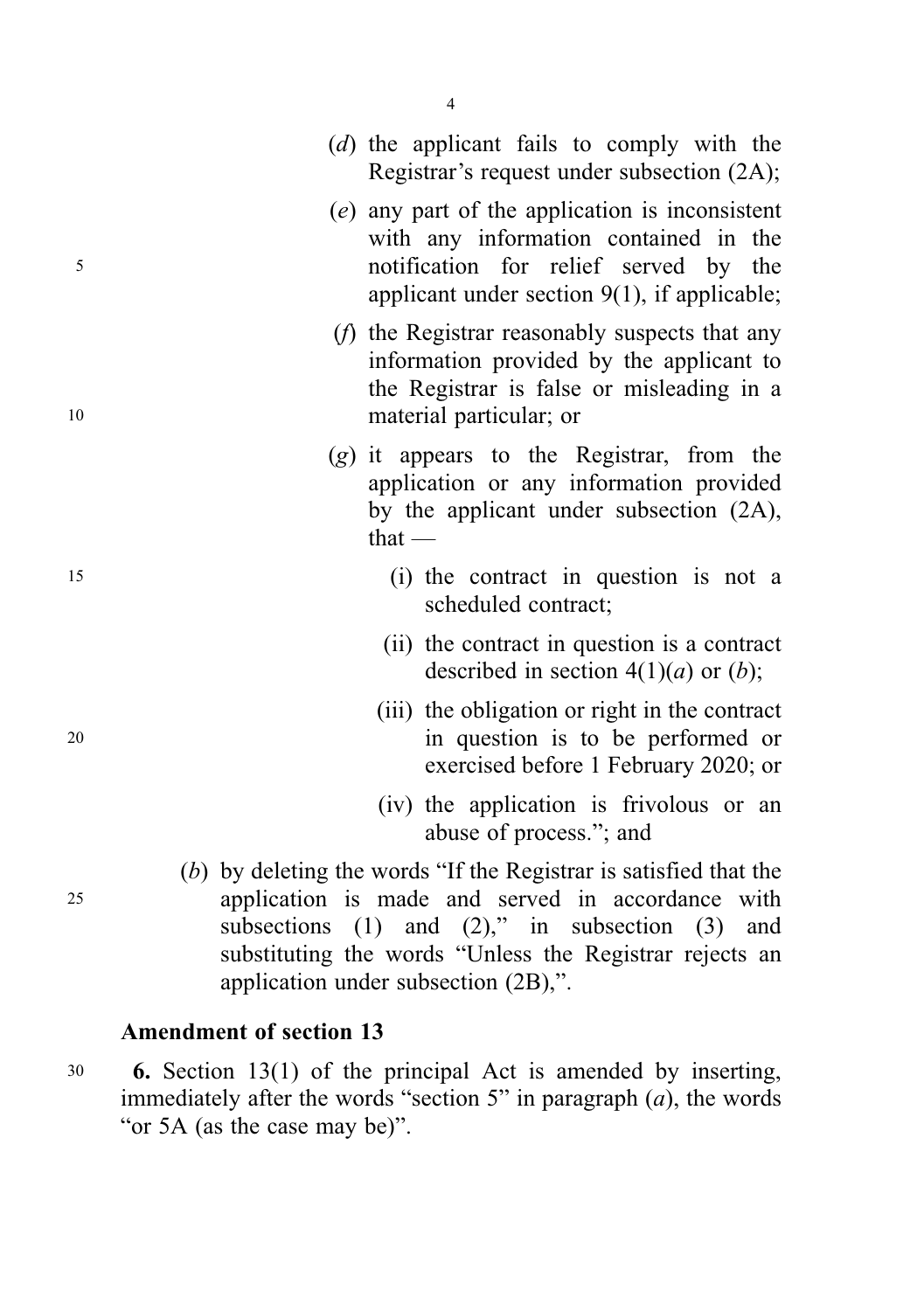# Amendment of section 19J

7. Section 19J of the principal Act is amended —

- (a) by deleting the words "an additional prescribed period" in subsection  $(1)(a)$  and substituting the words "a prescribed" period"; and 5
- (b) by deleting the words "the additional prescribed period" in subsection  $(2)(a)$  and  $(b)$  and substituting in each case the words "the prescribed period".

# Repeal and re-enactment of section 19M

8. Section 19M of the principal Act is repealed and the following 10 section substituted therefor:

# "Application for determination

19M.—(1) This section applies when the owner of a prescribed property receives a notice of cash grant pertaining to a tenant that is purportedly a PTO of that property (called in 15) this Division the subject tenant).

(2) Any landlord (including the owner) or tenant of the property in the PTO chain (called in this Division the applicant) may, within the prescribed time, apply in the prescribed form and manner to the Registrar to appoint a rental relief assessor to <sup>20</sup> make any of the determinations mentioned in subsection (3) or (4), as applicable.

(3) If the applicant is a landlord, the determinations are  $-$ 

- (a) whether the subject tenant satisfies the prescribed criteria for a PTO; 25
- (b) whether the subject tenant (being a PTO) satisfies the prescribed additional criteria for the additional rental relief; and
- (c) whether the applicant satisfies the prescribed criteria for a reduction of the additional rental relief.  $30$

(4) If the applicant is either a landlord or tenant, the determinations are —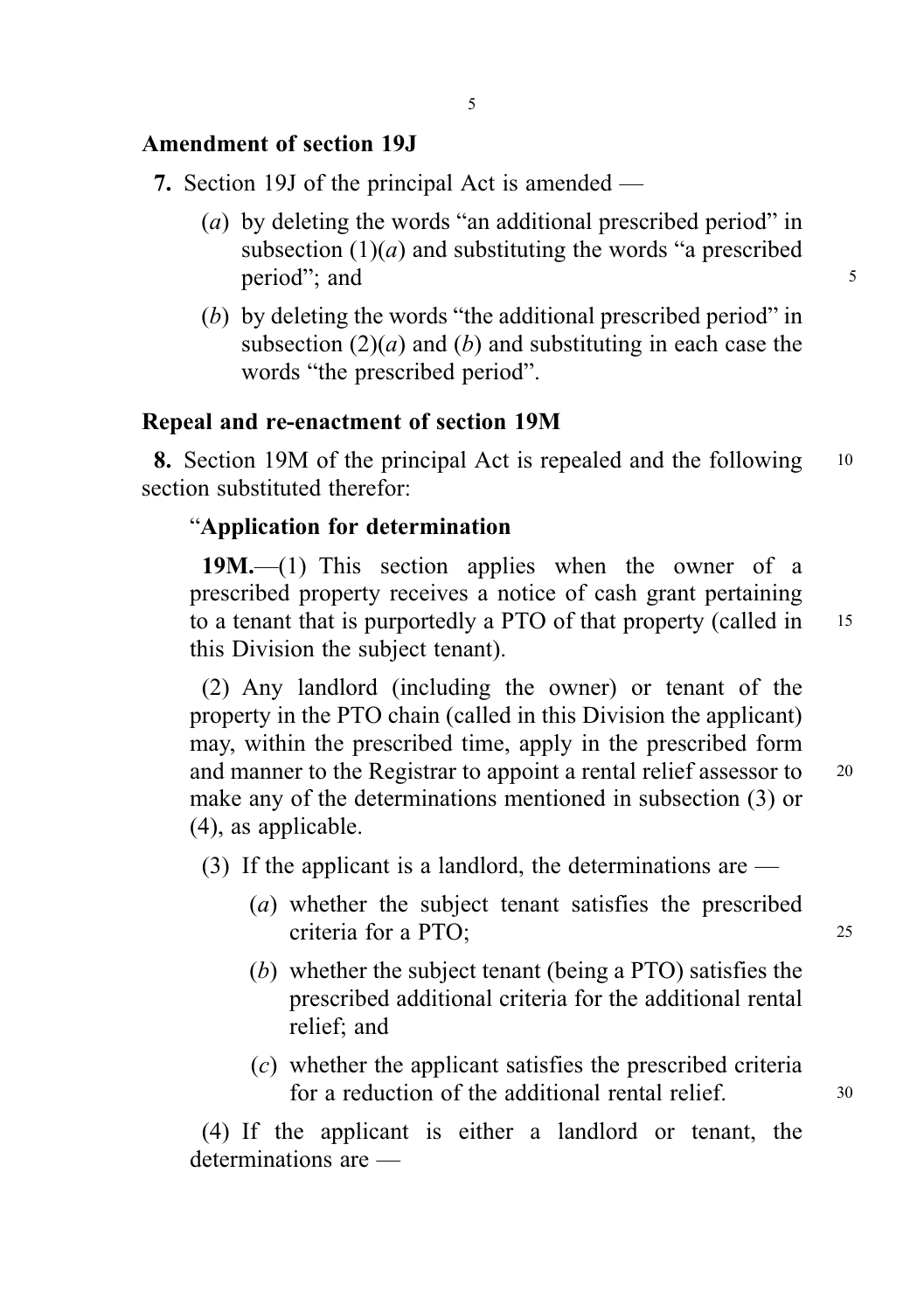- (a) the actual amount of the rent under the lease agreement; and
- (b) the actual amount of any component of the formula used to compute the prescribed amount of rent that is <sup>5</sup> waived under section 19H or 19J in the particular case.

(5) An application for a determination mentioned in subsection (4) may not be made if —

- (a) proceedings before a court or an arbitral tribunal have <sup>10</sup> commenced in relation to the matter in question; or
	- (b) a judgment of a court, an arbitral award, a compromise or a settlement has been given or made in relation to the matter in question.

(6) A copy of the application under subsection (2) must be <sup>15</sup> served within the prescribed time on all the landlords (including the owner) and tenants of the property in the PTO chain and such other person as may be prescribed.

(7) The Registrar may, for the purposes of deciding whether to appoint a rental relief assessor to determine the application, <sup>20</sup> request the applicant to provide further information within the time specified by the Registrar.

(8) The Registrar may reject an application if  $-$ 

- (a) the application is incomplete or otherwise not made in accordance with subsection (2);
- <sup>25</sup> (b) the applicant fails to satisfy the Registrar that subsection (6) is complied with;
	- (c) the applicant fails to comply with the Registrar's request under subsection (7);
- (d) the Registrar reasonably suspects that any <sup>30</sup> information provided by the applicant to the Registrar is false or misleading in a material particular;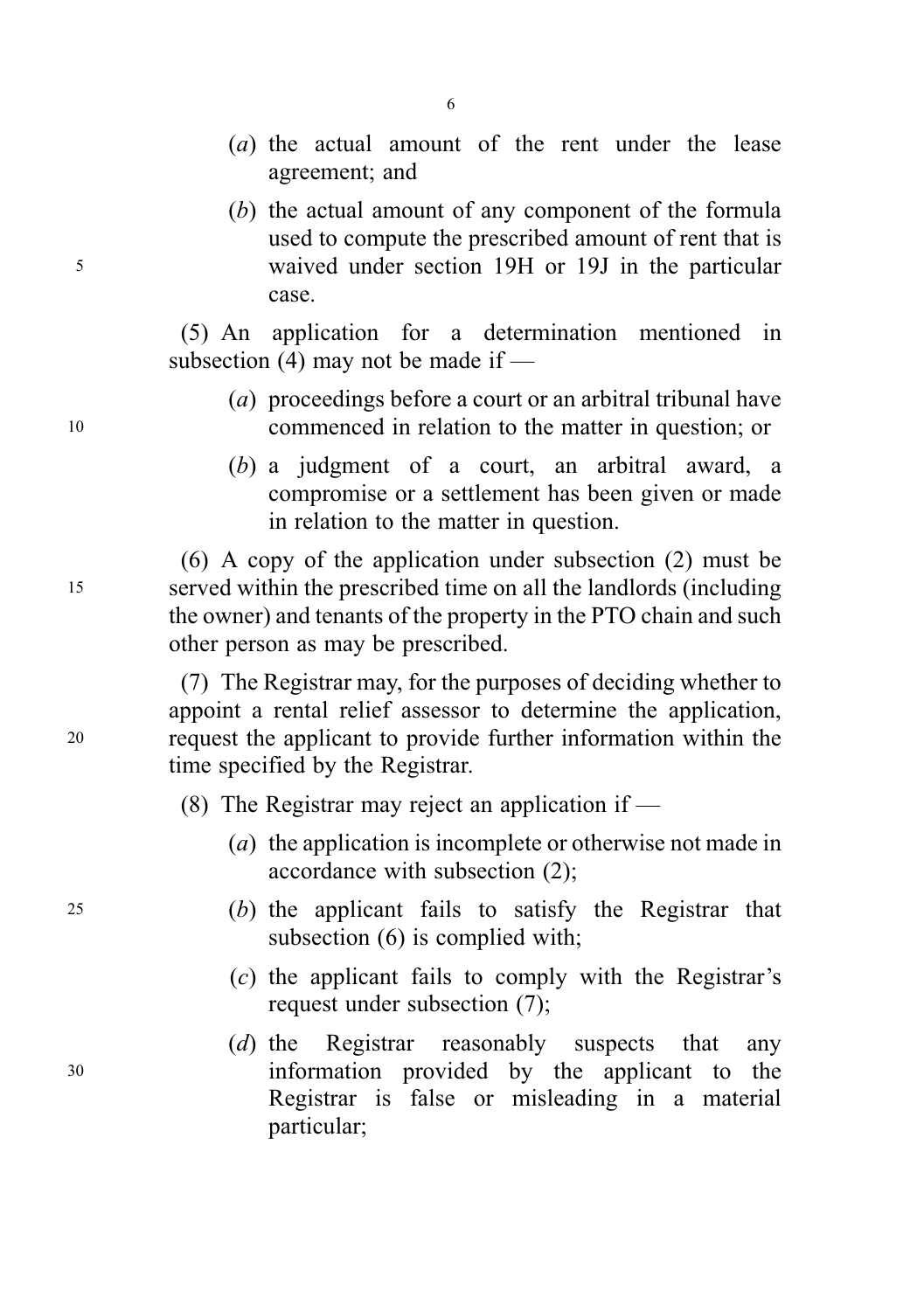- (e) it appears to the Registrar, from the application or any information provided by the applicant, that the application is frivolous or an abuse of process; or
- (f) where the application is for a determination mentioned in subsection  $(4)$  — it appears to the  $\frac{5}{3}$ Registrar, from the application or any information provided by the applicant under subsection (7), that the application is made in breach of subsection (5).

(9) Unless the Registrar rejects an application under subsection (8), the Registrar must appoint a rental relief 10 assessor to determine the application and must serve a notice of the appointment on the applicant and the persons mentioned in subsection (6).".

#### Amendment of section 19N

- **9.** Section 19N of the principal Act is amended  $15$ 
	- (a) by deleting subsection (1) and substituting the following subsection:

"(1) On an application under section 19M, the rental relief assessor must make a determination whether —

- (a) in the case mentioned in 20 section  $19M(3)(a)$  — the subject tenant satisfies the prescribed criteria for a PTO;
- (b) in the case mentioned in section  $19M(3)(b)$  — the subject tenant (being a PTO) satisfies the prescribed <sup>25</sup> additional criteria for the additional rental relief;
- (c) in the case mentioned in section  $19M(3)(c)$  — the applicant satisfies the prescribed criteria for a  $30$ reduction of the additional rental relief;
- (d) in the case mentioned in section  $19M(4)(a)$  — the actual amount of the rent under the lease agreement; or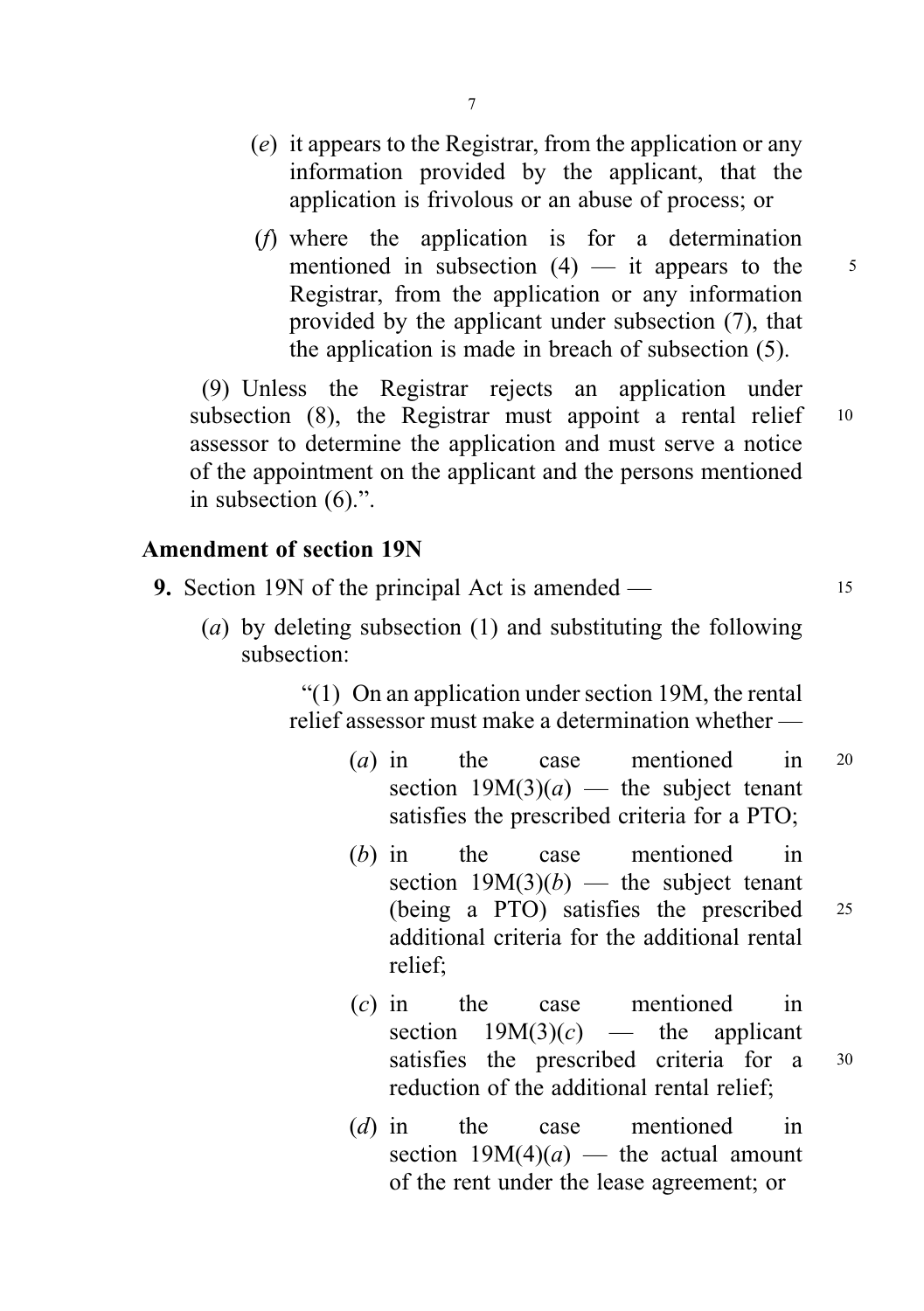- (e) in the case mentioned in section  $19M(4)(b)$  — the actual amount of the component of the formula in question."; and
- <sup>5</sup> (b) by inserting, immediately after subsection (7), the following subsection:

"(8) Subsection (7) does not apply to an application for a determination mentioned in section 19M(4).".

## Amendment of section 19O

- 10 10. Section 19O(3) of the principal Act is amended
	- (a) by deleting the word "landlord" wherever it appears; and
	- (b) by inserting, immediately before the word "satisfies", the words "(being a landlord)".

### Amendment of section 19X

- <sup>15</sup> 11. Section 19X of the principal Act is amended
	- (a) by inserting, immediately after paragraph (b) of subsection (2), the following paragraph:
- "(ba) provide for different prescribed periods under section 19H or 19J for the rent <sup>20</sup> payable for —
	- (i) different types of prescribed property; or
	- (ii) different parts of a prescribed property;"; and
- <sup>25</sup> (b) by inserting, immediately after subsection (4), the following subsections:

"(5) Regulations made under this section for the purpose of prescribing the amount of rent waived under section  $19H(1)$  or  $19J(1)$  in relation to any <sup>30</sup> prescribed property, may be made to operate retrospectively to a date before the issue of the

8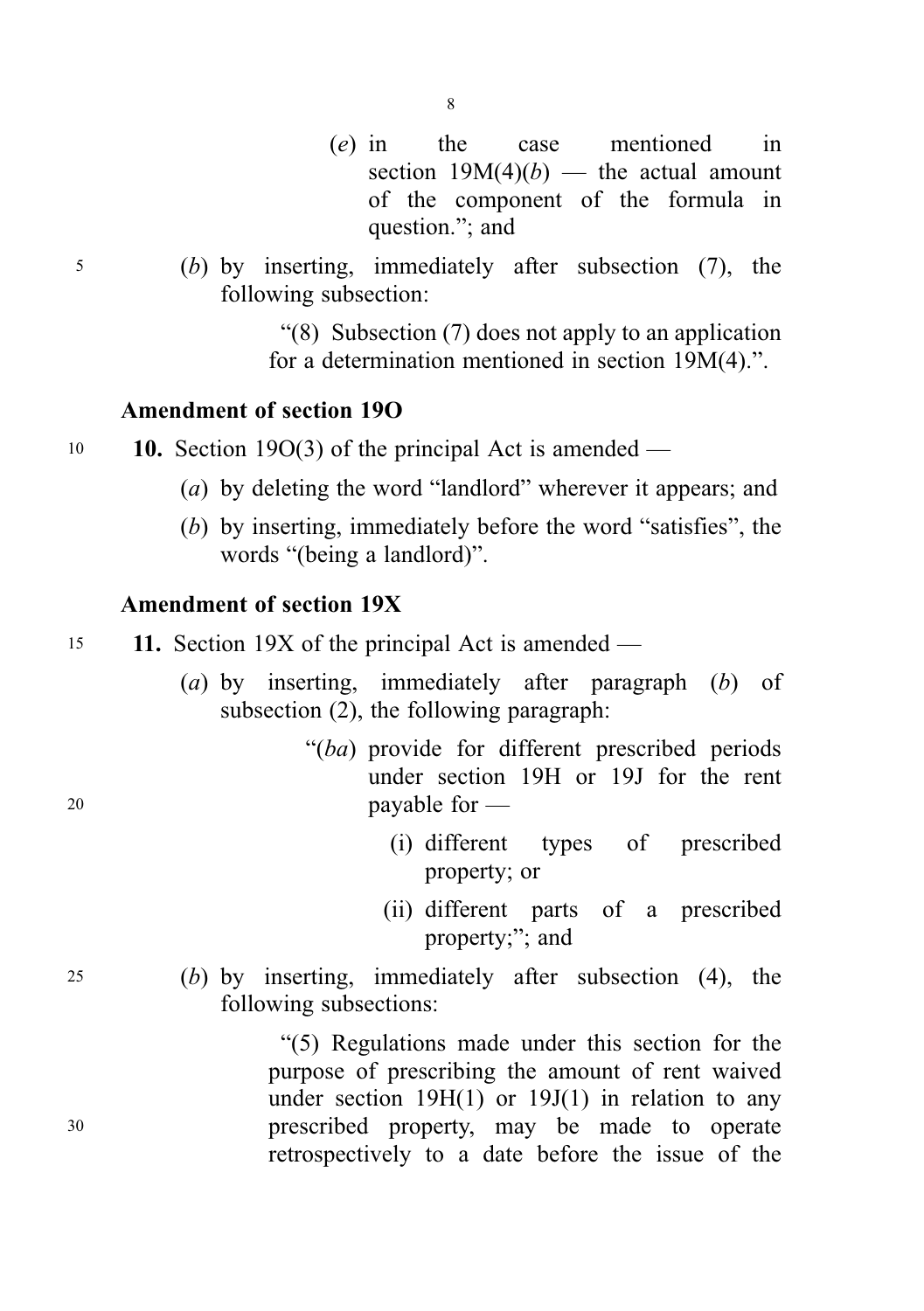notice of cash grant pertaining to a PTO of that property but not earlier than 31 July 2020.

(6) Regulations made under this section may, in respect of any retrospective regulations in subsection  $(5)$ , also provide for the recovery by a  $5$ party to a lease agreement of an amount from the other party that was paid to or withheld by the other party in reliance on section 19H or 19J and the regulations in force before the date the retrospective regulations were made.". 10

# Amendment of section 27

- 12. Section 27 of the principal Act is amended
	- (a) by deleting the words ", the Minister may, if the Minister considers that it would be inexpedient or impracticable for the meeting or class of meetings to be convened, held or 15 conducted in the manner provided for in the written law or legal instrument in view of a control measure," in subsection (1) and substituting the words "and the Minister considers that it would be necessary or expedient for the meeting or class of meetings to be 20 convened, held or conducted in a manner other than that provided for in the written law or legal instrument to limit or prevent the spread of COVID-19, the Minister may";
	- (b) by deleting paragraph  $(a)$  of subsection (5);
	- (c) by deleting the words "the date that the control measure in  $25$ respect of which the order was made came into force" in subsection  $(5)(c)$  and substituting the words "27 March" 2020";
	- (d) by deleting the words "beyond the period that the control measure in respect of which the order was made is in force" 30 in subsection  $(5)(d)$  and substituting the words "in respect" of any of the alternative arrangements prescribed in the order"; and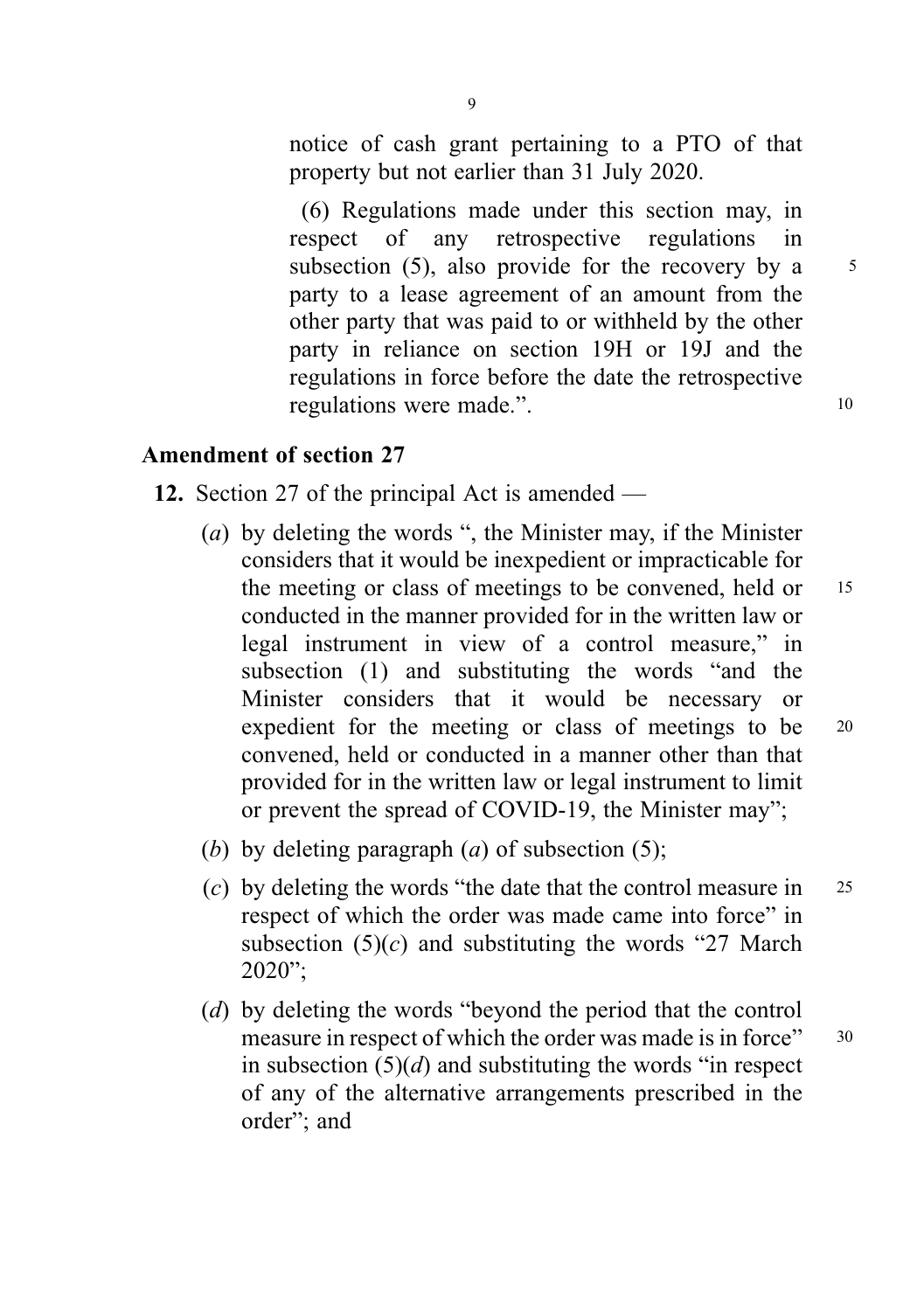(e) by deleting the definition of "control measure" in subsection (7).

## Repeal and re-enactment of section 36

13. Section 36 of the principal Act is repealed and the following <sup>5</sup> section substituted therefor:

#### "Application

**36.—(1)** This Part applies to a case where —

- (a) parties (none of whom is a prescribed person) entered into a contract (called in this Part the affected <sup>10</sup> contract) that —
	- (i) falls within such description of contracts as may be prescribed;
	- (ii) is in force during the prescribed period (or any part of it); and
- <sup>15</sup> (iii) is, on or after 1 February 2020 and before the expiry of the prescribed period, affected in the prescribed manner by a delay in the performance by a party to a construction (or construction-related) contract or supply (or <sup>20</sup> supply-related) contract, or a breach of such contract, where such delay or breach —
	- (A) occurs on or after 1 February 2020 and before the expiry of the prescribed period; and
- <sup>25</sup> (B) is to a material extent caused by a COVID-19 event; and
	- (b) other prescribed conditions are satisfied.

(2) This Part does not apply to such circumstances as may be prescribed by regulations made under section 39.".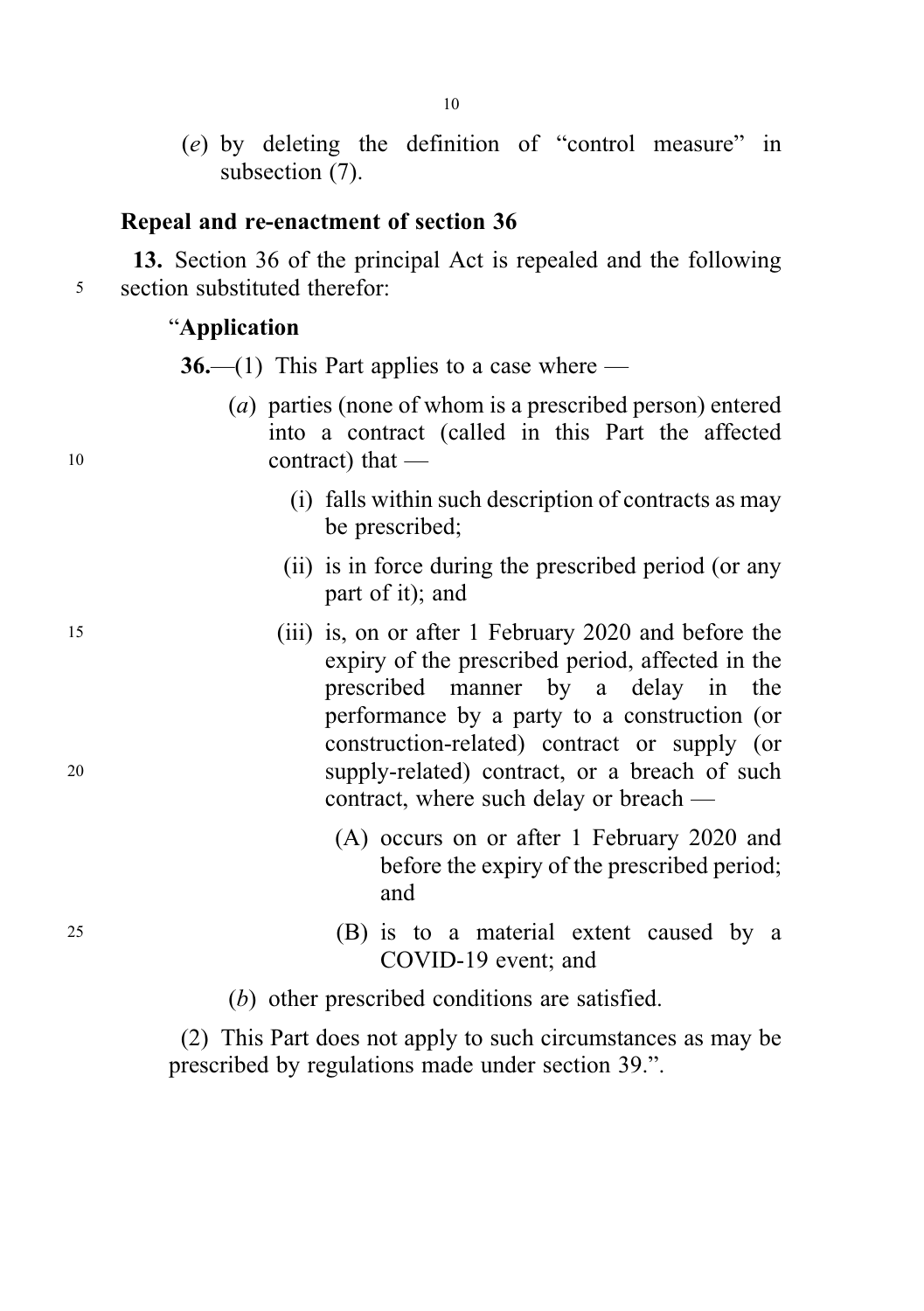### Amendment of section 37

- 14. Section 37 of the principal Act is amended
	- (a) by deleting the words "A party to an affected contract" in subsection (1) and substituting the words "Subject to subsection  $(1A)$ , a party to an affected contract (called in  $\frac{5}{5}$ this section and section  $37A A$ ";
	- (b) by inserting, immediately after subsection (1), the following subsection:

"(1A)  $\Lambda$  may not apply to the Registrar to appoint an assessor to make a determination under subsection  $(1)$  10 if, in relation to the prescribed obligation or prescribed right under the contract in question, or the prescribed term in the contract in question —

- (a) proceedings before a court have commenced against  $A$ ; 15
- (b) arbitral proceedings under the Arbitration Act (Cap. 10) have commenced against  $A$ ;
- (c) an adjudication application has been made under section 13(1) of the Building and Construction Industry Security of Payment <sup>20</sup> Act (Cap. 30B) (called in this Part SOPA) for a claim against  $A$ ; or
- (d) a judgment, an arbitral award or a determination, in relation to proceedings or an application mentioned in <sup>25</sup> paragraph  $(a)$ ,  $(b)$  or  $(c)$ , has been given or made.";
- (c) by inserting, immediately after subsection (2), the following subsections:

"(2A) The Registrar may, for the purposes of  $30$ deciding whether to appoint an assessor to determine an application, request A to provide further information within the time specified by the Registrar.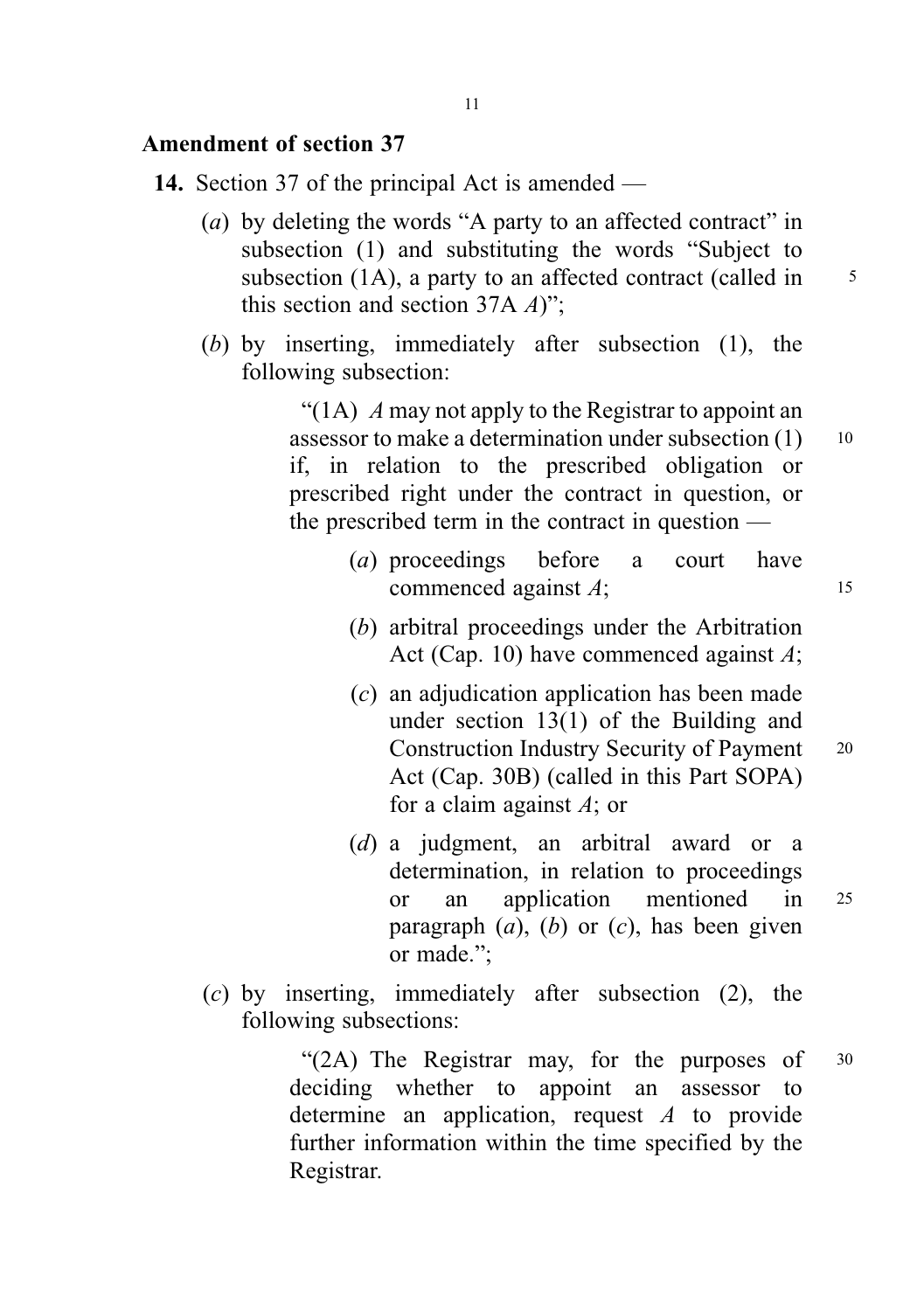|    | (2B) The Registrar may reject an application if $-$                                                                                                         |
|----|-------------------------------------------------------------------------------------------------------------------------------------------------------------|
|    | $(a)$ the application is incomplete or otherwise<br>accordance<br>made<br>with<br>in<br>not<br>subsection $(1)$ ;                                           |
| 5  | (b) A fails to satisfy the Registrar that<br>subsection $(2)$ is complied with;                                                                             |
|    | $(c)$ A fails to comply with the Registrar's<br>request under subsection (2A);                                                                              |
| 10 | (d) the Registrar reasonably suspects that any<br>information provided by $A$ to the Registrar<br>false or misleading in a material<br>1S<br>particular; or |
| 15 | (e) it appears to the Registrar, from the<br>application or any information provided<br>by A in subsection (2A), that —                                     |
|    | (i) the application is made in breach of<br>subsection $(1A)$ ;                                                                                             |
|    | (ii) the contract in question does not<br>satisfy section 36(1)( <i>a</i> )(i), (ii) or (iii);                                                              |
| 20 | (iii) one or more of the parties to the<br>contract in question is a prescribed<br>mentioned<br>in<br>person<br>section $36(1)(a)$ ;                        |
| 25 | (iv) the case does not satisfy the<br>conditions<br>prescribed<br>under<br>section 36(1)( <i>b</i> );                                                       |
|    | within<br>$(v)$ the<br>the<br>case<br>comes<br>mentioned<br>circumstances<br>in<br>section $36(2)$ ;                                                        |
| 30 | (vi) the application does not disclose $-$                                                                                                                  |
|    | (A) any prescribed obligation or<br>prescribed right under<br>the<br>contract in question; or                                                               |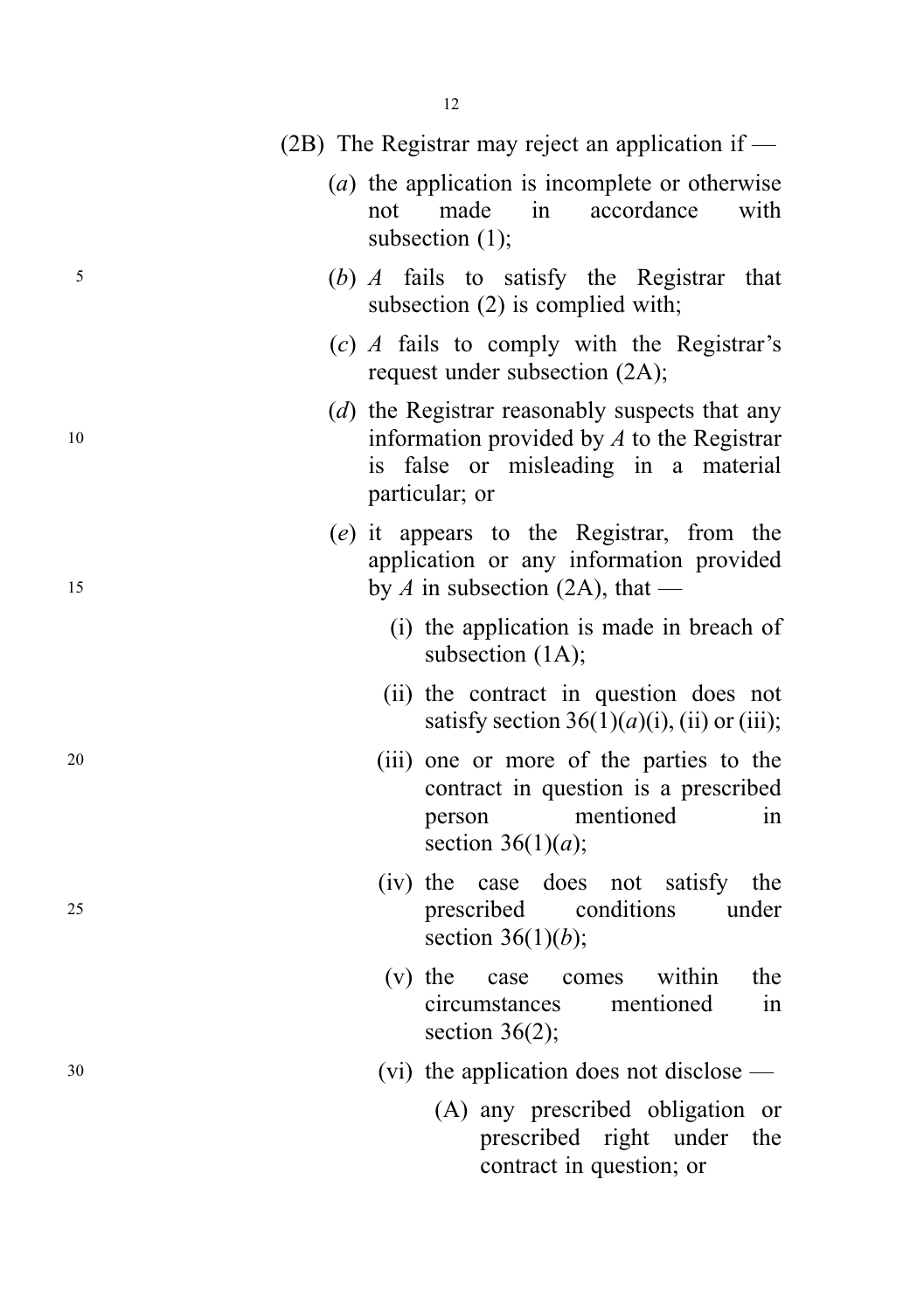- (B) any prescribed term in the contract in question; or
- (vii) the application is frivolous or an abuse of process."; and
- (d) by deleting the words "If the Registrar is satisfied that the  $\frac{5}{5}$ application is made and served in accordance with subsections (1) and (2)," in subsection (3) and substituting the words "Unless the Registrar rejects an application under subsection (2B),".

# New section 37A 10

15. The principal Act is amended by inserting, immediately after section 37, the following section:

# "Moratorium

37A.—(1) Where A has made and served an application in accordance with section  $37(1)$  and (2), then despite any law or 15 anything in the affected contract, another party to the affected contract may not take any action described in subsection (2) in relation to the prescribed obligation or prescribed right under the contract, or the prescribed term in the contract, that is the subject of the application, during the moratorium period described in <sup>20</sup> subsection (3).

(2) The actions mentioned in subsection (1) are  $-$ 

- (a) the commencement or continuation of an action in a court against  $A$  or  $A$ 's guarantor or surety;
- (b) the commencement or continuation of arbitral <sup>25</sup> proceedings under the Arbitration Act against A or A's guarantor or surety;
- (c) the making or continuation of an adjudication application under section 13(1) of SOPA for a claim against  $A$ ; 30
- (d) the enforcement of any security over any immovable property;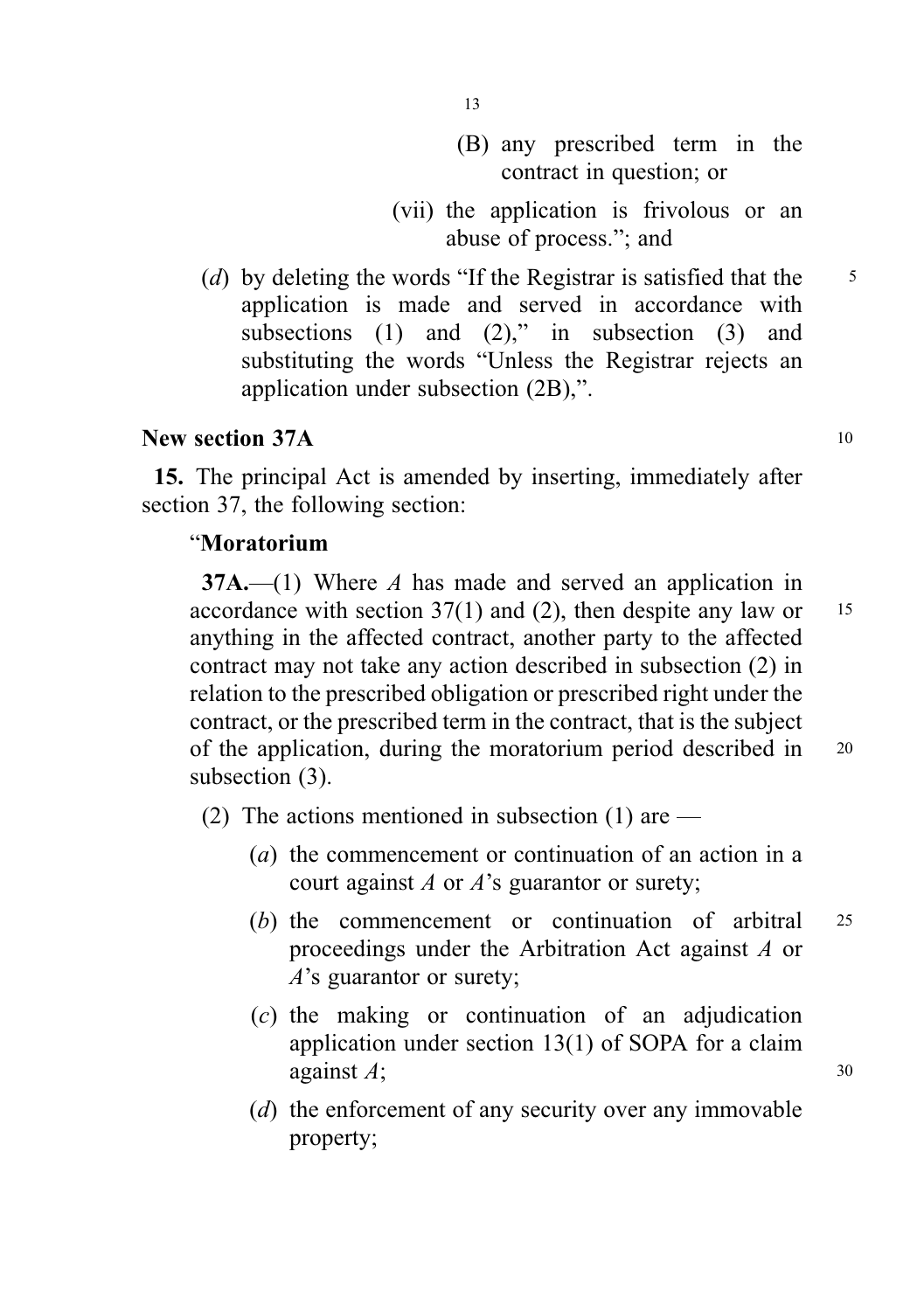|    | (e) the enforcement of any security over any movable<br>property used for the purpose of a trade, business or<br>profession;                                                                                                                      |
|----|---------------------------------------------------------------------------------------------------------------------------------------------------------------------------------------------------------------------------------------------------|
| 5  | ( <i>f</i> ) the making of an application under section $210(1)$ of<br>the Companies Act (Cap. 50) for a meeting of<br>creditors to be summoned to approve a compromise<br>or an arrangement in relation to $A$ or $A$ 's guarantor or<br>surety; |
| 10 | $(g)$ the making of an application for a judicial<br>management order in relation to $A$ or $A$ 's guarantor<br>or surety;                                                                                                                        |
|    | ( <i>h</i> ) the making of an application for the winding up of $\Lambda$<br>or $A$ 's guarantor or surety;                                                                                                                                       |
| 15 | $(i)$ the making of a bankruptcy application against A or<br>$A$ 's guarantor or surety;                                                                                                                                                          |
|    | $(j)$ the appointment of a receiver or manager over any<br>property or undertaking of $A$ or $A$ 's guarantor or<br>surety;                                                                                                                       |
| 20 | $(k)$ the commencement or levying of execution, distress<br>or other legal process against any property of $A$ or $A$ 's<br>guarantor or surety, except with the leave of the court<br>and subject to such terms as the court imposes;            |
| 25 | $(l)$ the repossession of any goods under any chattels<br>leasing agreement, being goods used for the purpose<br>of a trade, business or profession; and                                                                                          |
|    | $(m)$ such other action as may be prescribed.                                                                                                                                                                                                     |
|    | (3) The moratorium period mentioned in subsection (1) starts<br>on the date of service by $A$ of the application in accordance with<br>section $37(2)$ and ends on the earliest of the following:                                                 |
| 30 | (a) the withdrawal by A of A's application;                                                                                                                                                                                                       |
|    | $(b)$ the rejection of the application by the Registrar under<br>section $37(2B)$ ;                                                                                                                                                               |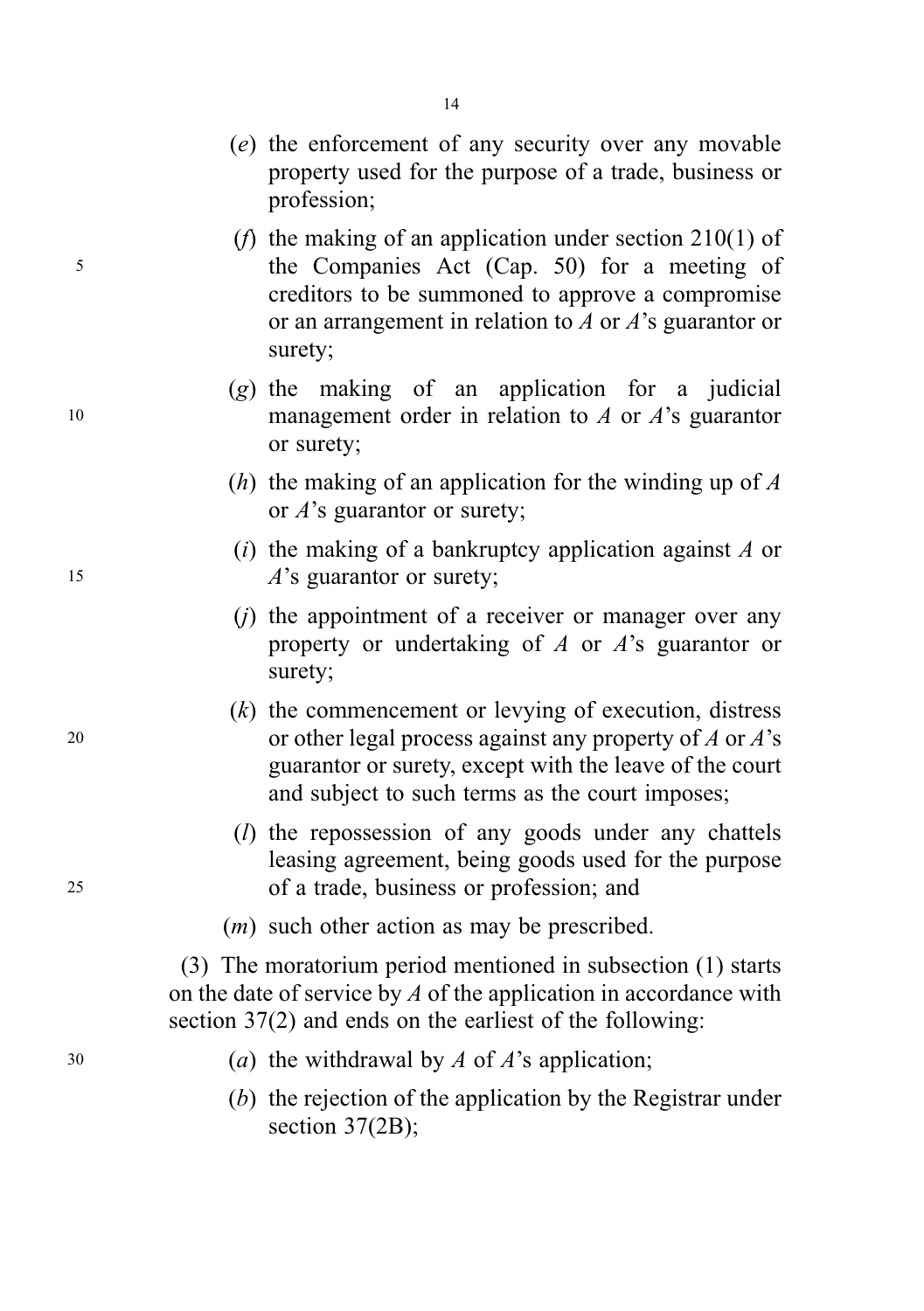- (c) the date a determination is made under section  $38(1)(a)$  that the case is not one to which this Part applies;
- (d) the date any determination is made under section  $38(1)(b)$ .

(4) Sections 5(5), (7), (9), (10) and (11) and 8, and the regulations under section  $5(12)$ , apply with the necessary modifications in relation to an action mentioned in subsection (2) as they apply in relation to an action mentioned in section  $5(3)$ , and for this purpose — 10

- (a) a reference to the subject inability is to the prescribed obligation or prescribed right under the affected contract, or the prescribed term in the affected contract, that is the subject of the application;
- (b) a reference to the period mentioned in section  $5(7)$  is 15 to the moratorium period;
- (c) a reference to section  $5(2)$  is to subsection (1);
- (d) a reference to regulations made under section 19 is to regulations made under section 39; and
- (e) a reference in section  $5(7)$  to a period of limitation 20 prescribed by any law is, in the case of an action mentioned in subsection  $(2)(c)$ , to the period under section  $13(3)(a)$  of SOPA within which an adjudication application must be made.

(5) Where an adjudication application under section  $13(1)$  of 25 SOPA is made or continued in breach of subsection (1), then either of the following (as applicable) applies:

- (a) the authorised nominating body (as defined in section 2 of SOPA) must not take any further action on the adjudication application; 30
- (b) the adjudicator (as defined in section 2 of SOPA) must terminate the adjudication proceedings.

15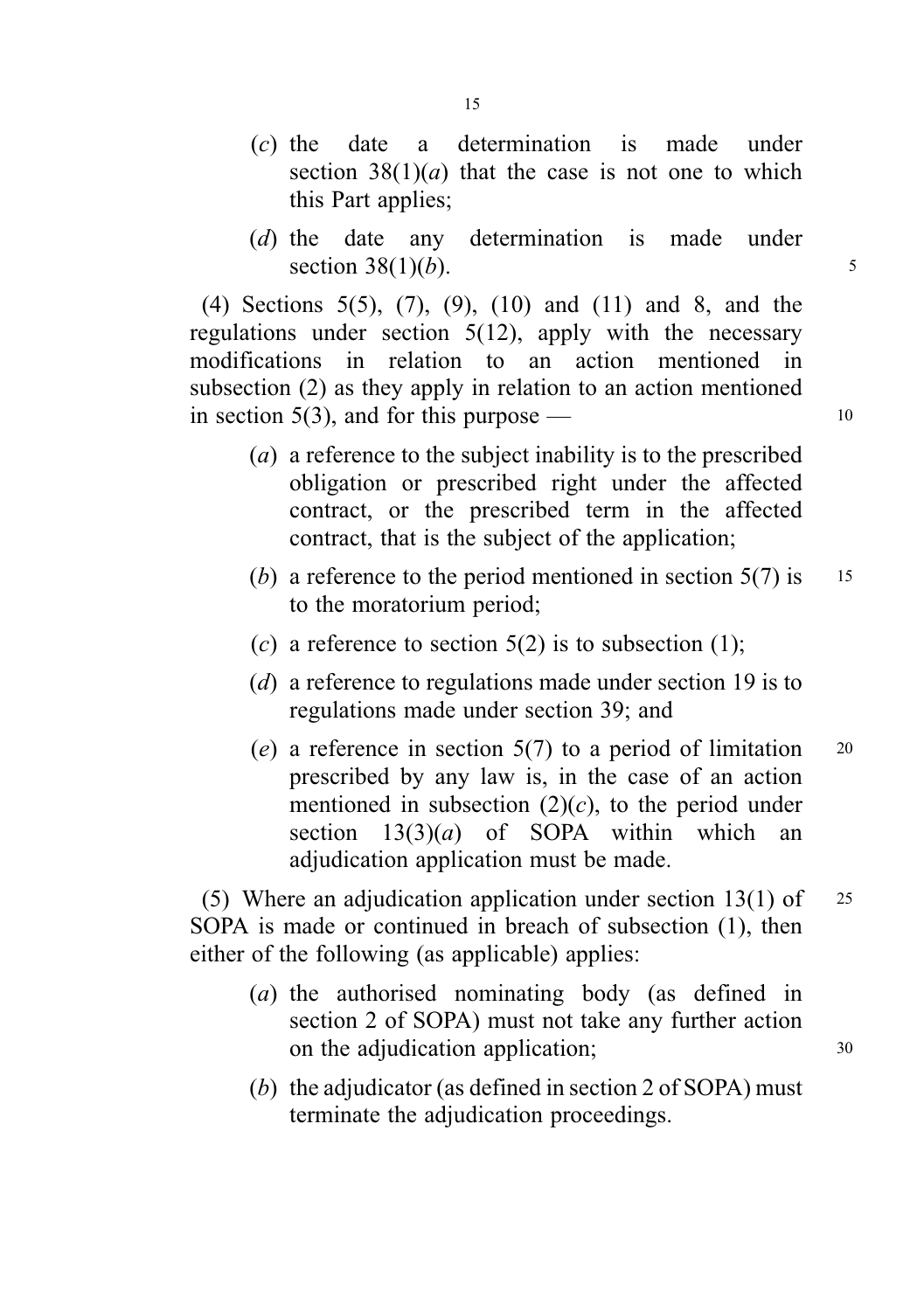- (6) Any of the following, namely:
	- (a) proceedings against A or A's guarantor or surety before a court;
- (b) arbitral proceedings against A or  $A$ 's guarantor or <sup>5</sup> surety under the Arbitration Act;
	- (c) an adjudication application against A under section 13(1) of SOPA;
	- (*d*) such other proceedings as may be prescribed,

in relation to the prescribed obligation or prescribed right under <sup>10</sup> the affected contract, or the prescribed term in the affected contract, that is the subject of the application under section 37(1), that are pending at the start of the moratorium period, must be stayed on the lodgment by  $\Lambda$  of a copy of the application with the court, arbitral tribunal, authorised <sup>15</sup> nominating body or adjudicator as defined in SOPA, or other person or body before which the proceedings are brought, until the end of the moratorium period.

(7) Any period prescribed in SOPA for the carrying out of an act in relation to an adjudication application under section 13(1) <sup>20</sup> of SOPA that is pending at the start of the moratorium period, is extended by a period equal to the moratorium period.".

#### Amendment of section 38

16. Section 38(1) of the principal Act is amended by deleting paragraph  $(b)$  and substituting the following paragraph:

 $25$  "(b) in a case to which this Part applies, also make a determination —

(i) whether it is just and equitable in the circumstances of the case for a prescribed obligation or prescribed right under the <sup>30</sup> affected contract to be performed or exercised in a manner other than in accordance with the terms of the contract, and if so that the obligation or right is to be performed or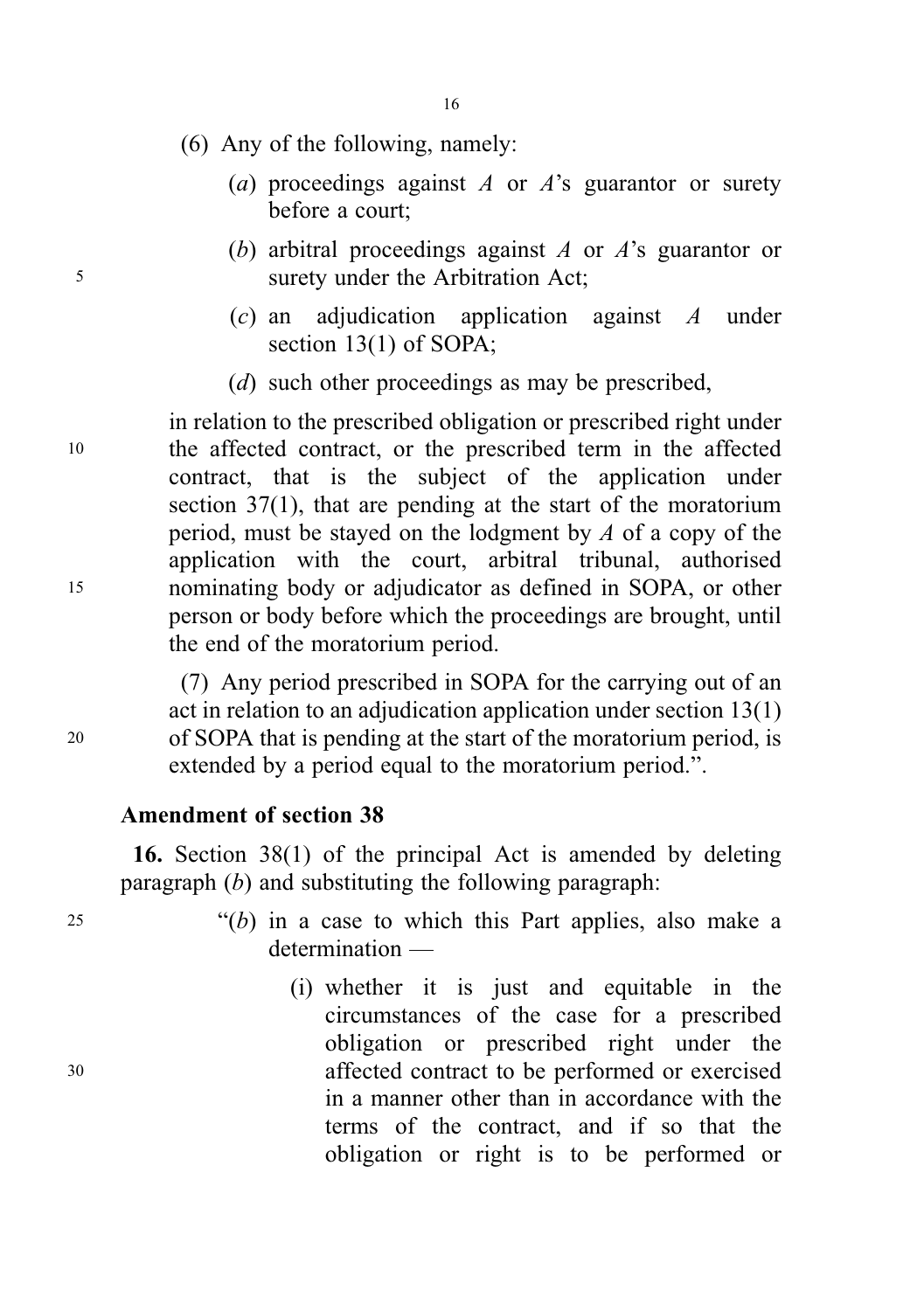exercised in the manner determined by the assessor; or

(ii) whether it is just and equitable in the circumstances of the case for a prescribed term in the affected contract to be varied, or  $5<sup>5</sup>$ for a party to the contract to be released or discharged from that term, and if so that the term is to be varied in the manner determined by the assessor, or the party is to be released or discharged from that term, as the case may be.". 10

### New sections 38A to 38D

17. The principal Act is amended by inserting, immediately after section 38, the following sections:

#### "Subsequent determinations

38A.—(1) After an assessor has made a determination under 15 section 38(1), the assessor or another assessor may, either on his or her own motion or on the application of one or both of the parties to the determination —

- (a) vary or replace the determination if there has been a material change in the circumstances after it has been 20 made and it is just and equitable for the variation or replacement to be made; or
- (b) require the parties to attend before the assessor after a specified time for a further review of the matter and to make any additional determination as is appropriate. 25

(2) In considering whether it is just and equitable for a variation or replacement of the determination to be made under subsection  $(1)(a)$ , or whether to make any additional determination under subsection  $(1)(b)$ , the assessor must take into account the following factors:  $30$ 

(a) whether there has been any undue delay by the applicant in making the application for a subsequent determination under subsection (1);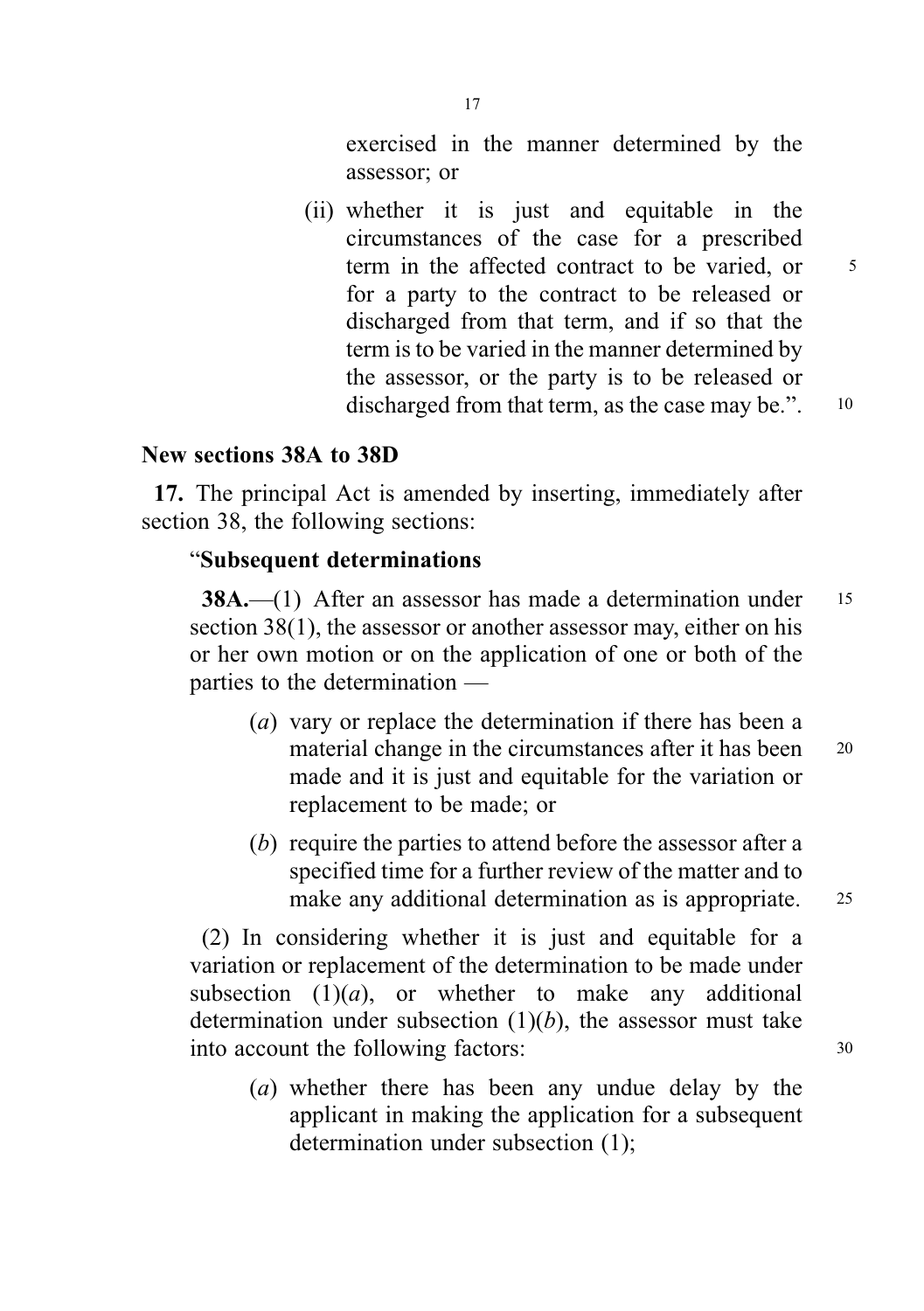- (b) whether any party to the affected contract has taken any action in reliance on the determination;
- (c) whether, in relation to the prescribed obligation or prescribed right under the affected contract, or the <sup>5</sup> prescribed term in the affected contract —
	- (i) proceedings before a court have commenced;
	- (ii) arbitral proceedings under the Arbitration Act have commenced; or
- (iii) an adjudication application has been made 10 under section 13(1) of SOPA,

and if so, the stage of the proceedings or application mentioned in sub-paragraph (i), (ii) or (iii).

(3) No action may be taken under subsection (1) if a judgment, an arbitral award or a determination has been given or made in <sup>15</sup> relation to any proceedings or application mentioned in subsection  $(2)(c)(i)$ , (ii) or (iii).

> (4) Section 38 applies with the necessary modifications to any determination made under subsection (1).

# Effect of Part 8 determination on operation of Building <sup>20</sup> and Construction Industry Security of Payment Act

38B.—(1) Where a determination has been made under section 38 or 38A (called in this section the Part 8 determination) to modify the manner in which an obligation or a right under a supply contract is to be performed or exercised, <sup>25</sup> or to vary, or release or discharge a party from, a term in a supply contract, then the contract so adjusted is considered the contract for the purpose of taking any action (including determining an adjudication application or adjudication review application) in relation to it under SOPA.

<sup>30</sup> (2) When applying a provision of SOPA for the purpose mentioned in subsection  $(1)$  —

> (*a*) a reference to a contract is to the contract so adjusted; and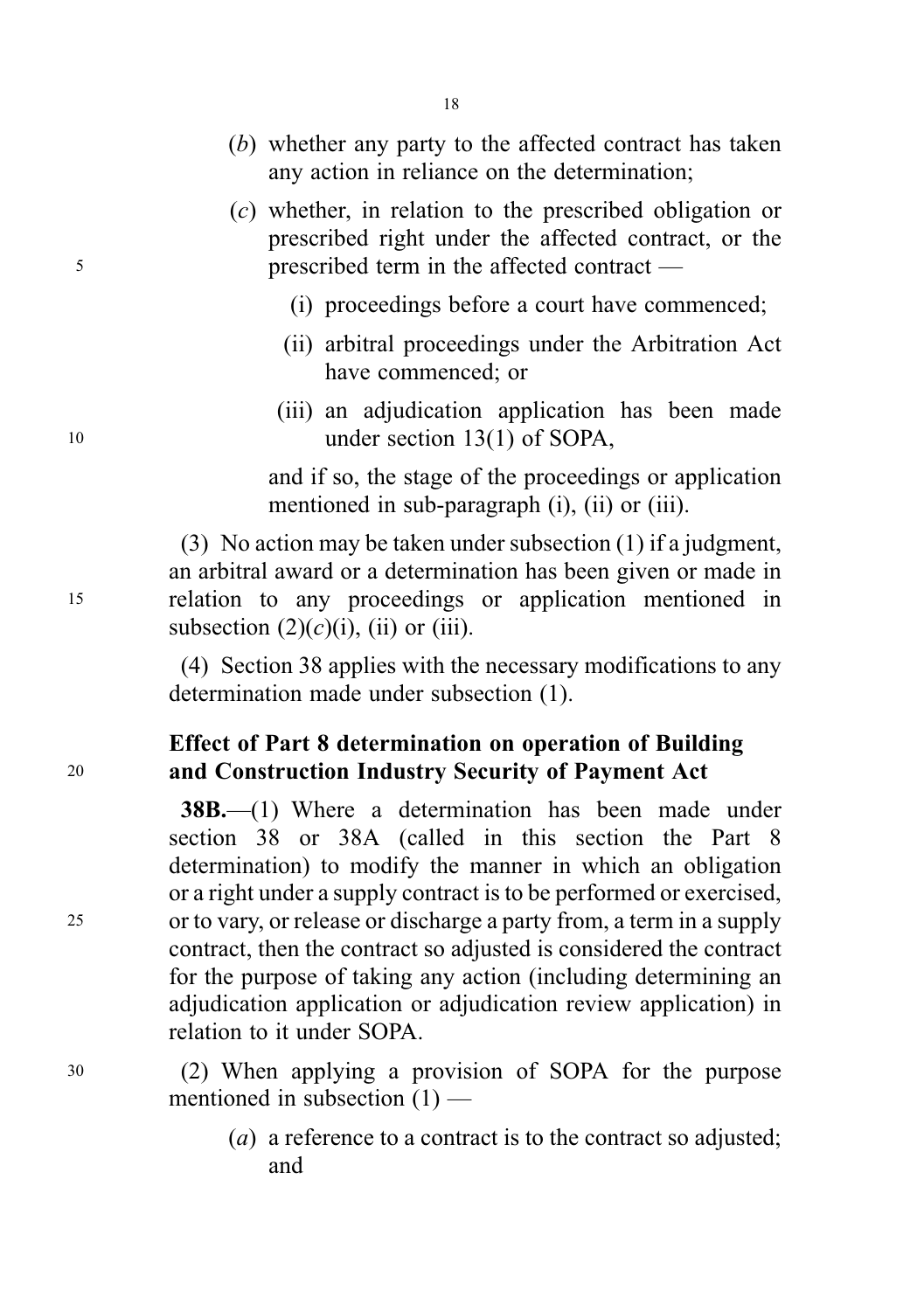(b) a reference to a term or provision of a contract is (if that term or provision has been varied by the Part 8 determination) to the varied term or provision.

(3) Accordingly, where the respondent has been released or discharged by the Part 8 determination from a term or provision <sup>5</sup> of the supply contract, then, in determining for the purpose of SOPA the entitlement of the claimant to any payment from the respondent under the contract, that term or provision is disregarded to the extent the respondent has been so released or discharged. 10

(4) An adjudication application or adjudication review application made in a case mentioned in subsection (1) must be accompanied by a copy of the Part 8 determination.

(5) For the purpose of determining if a claimant under the supply contract is entitled to make an adjudication application 15 under section 13 of SOPA after the Part 8 determination, in relation to a payment claim that was made before the date of the Part 8 determination —

- (a) the question of whether the payment claim was made and served in accordance with the provisions of SOPA 20 is to be determined by reference to the contract before it was adjusted by the Part 8 determination; and
- (b) the due date of the claimed amount under section  $12(3)(a)$  of SOPA is, if it was adjusted by the Part 8 determination, the due date before the <sup>25</sup> adjustment.

(6) For the purpose of determining if an objection may be included in an adjudication response to an adjudication application mentioned in subsection (5), a reference to the relevant due date in section  $15(3)(b)$  and  $(3A)(b)$  of SOPA is, if it  $30$ was adjusted by the Part 8 determination, the due date before the adjustment.

- (7) However
	- (a) an adjudicator when determining an adjudication application mentioned in subsection  $(5)$ ; or  $35$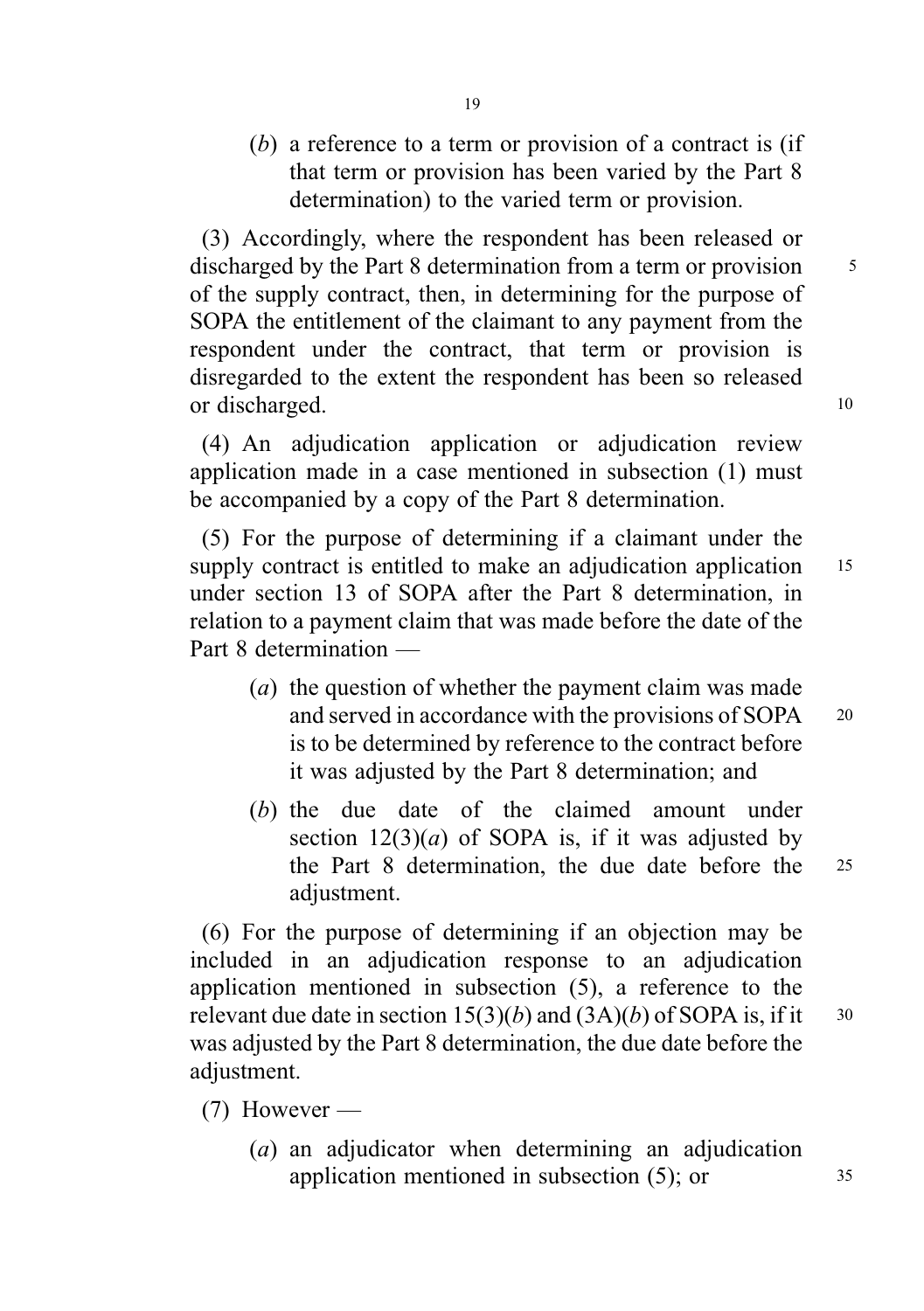(b) a review adjudicator when determining an adjudication review application arising from a determination mentioned in paragraph (a),

must disregard any payment claim, objection or any other <sup>5</sup> information or document provided by a party, to the extent it is inconsistent with the contract as adjusted by the Part 8 determination.

> (8) This section applies despite any provision of SOPA or other written law.

<sup>10</sup> (9) In this section and section 38C — "adjudication application" means an adjudication application made under section 13 of SOPA; "adjudication review application" means an adjudication review application made under section 18 of SOPA; <sup>15</sup> "adjudicator" means an adjudicator appointed under section 14(3) of SOPA to determine an adjudication application, and includes a replacement adjudicator appointed under section 14A(3) of SOPA; "authorised nominating body", "claimant", "payment <sup>20</sup> claim", "respondent" and "supply contract" have the meanings given by section 2 of SOPA; "review adjudicator" means a review adjudicator appointed under section  $18(5)(b)$  of SOPA, and includes a panel of review adjudicators appointed under that provision, and <sup>25</sup> a replacement review adjudicator or replacement member of a panel of review adjudicators appointed under section 18A(3) of SOPA. Section 38 powers may be exercised in adjudication, etc., under Building and Construction Industry Security of

> 38C.—(1) This section applies where a respondent, in objections raised under section 11(2) of SOPA, in the adjudication response under section 15 of SOPA, or during the

<sup>30</sup> Payment Act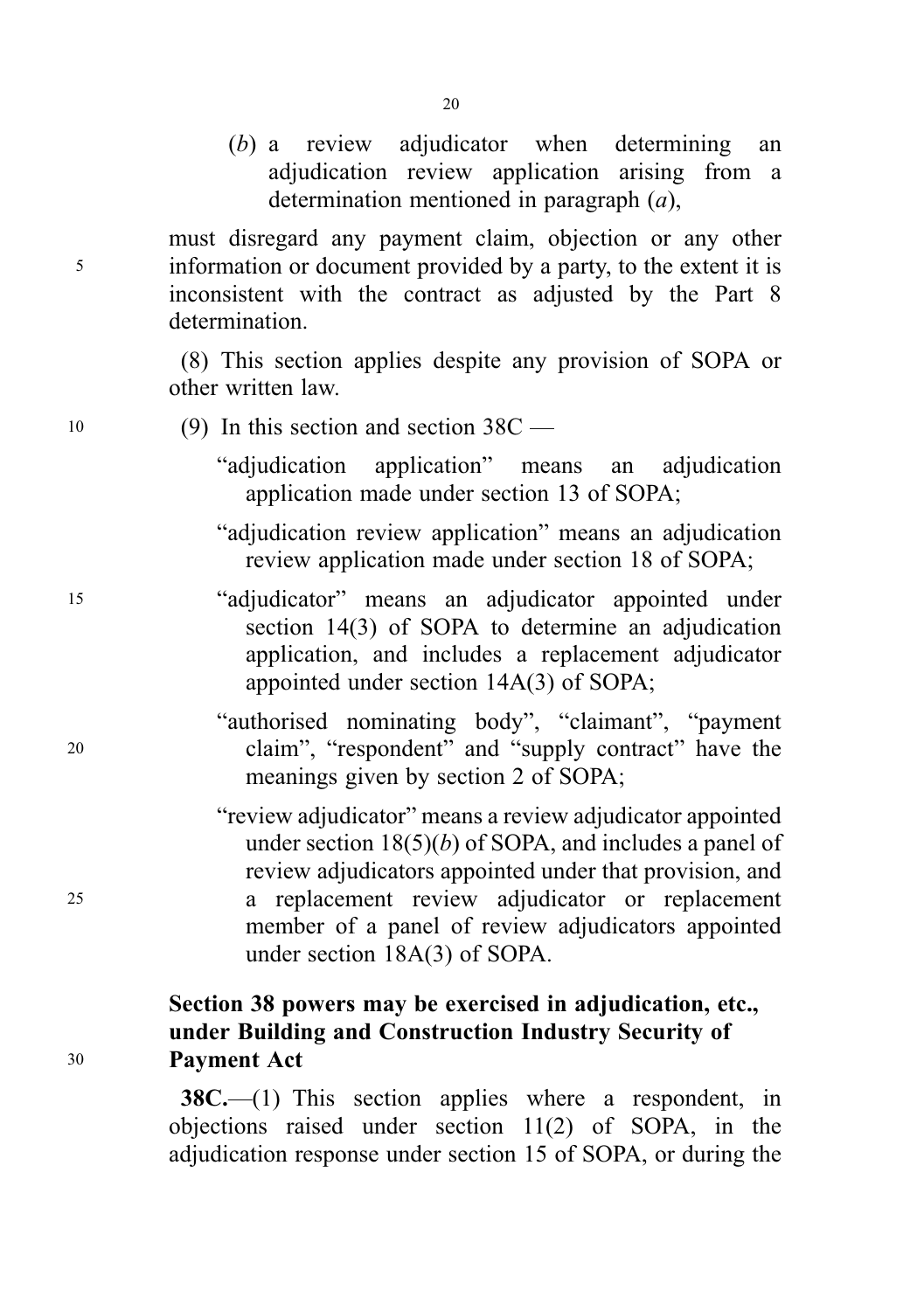determination of an adjudication application by an adjudicator under section 17 of SOPA —

- (a) stated that this Part applies to the case; and
- (b) provided all of the information required to be set out in an application under section  $37(1)$ .  $\frac{5}{1}$

(2) An adjudicator may, when determining the adjudication application under section 17 of SOPA, also exercise the powers mentioned in section  $38(1)(a)$  and (b) as if he or she were an assessor determining an application under section 37, and section 38(2) applies with the necessary modifications to the 10 exercise of those powers.

(3) A review adjudicator may, when reviewing a determination of an adjudicator under section 19 of SOPA —

- (a) review any determination of the adjudicator under subsection  $(2)$ ; and 15
- (b) substitute a determination mentioned in paragraph  $(a)$ with his or her own determination.

(4) The Minister charged with the responsibility for SOPA may make regulations for the purpose of carrying out or giving effect to this section, and those regulations may in particular 20 provide for the following:

- (a) the forms to be used and the information or documents to be furnished;
- (b) the manner in which an adjudicator or a review adjudicator is to exercise or perform the duties or <sup>25</sup> functions of an adjudicator or a review adjudicator, as the case may be;
- (c) a modification of a provision of SOPA or its regulations as is necessary or expedient for carrying out subsection  $(2)$  or  $(3)$ .  $30$

(5) This section applies despite any provision of SOPA or other written law.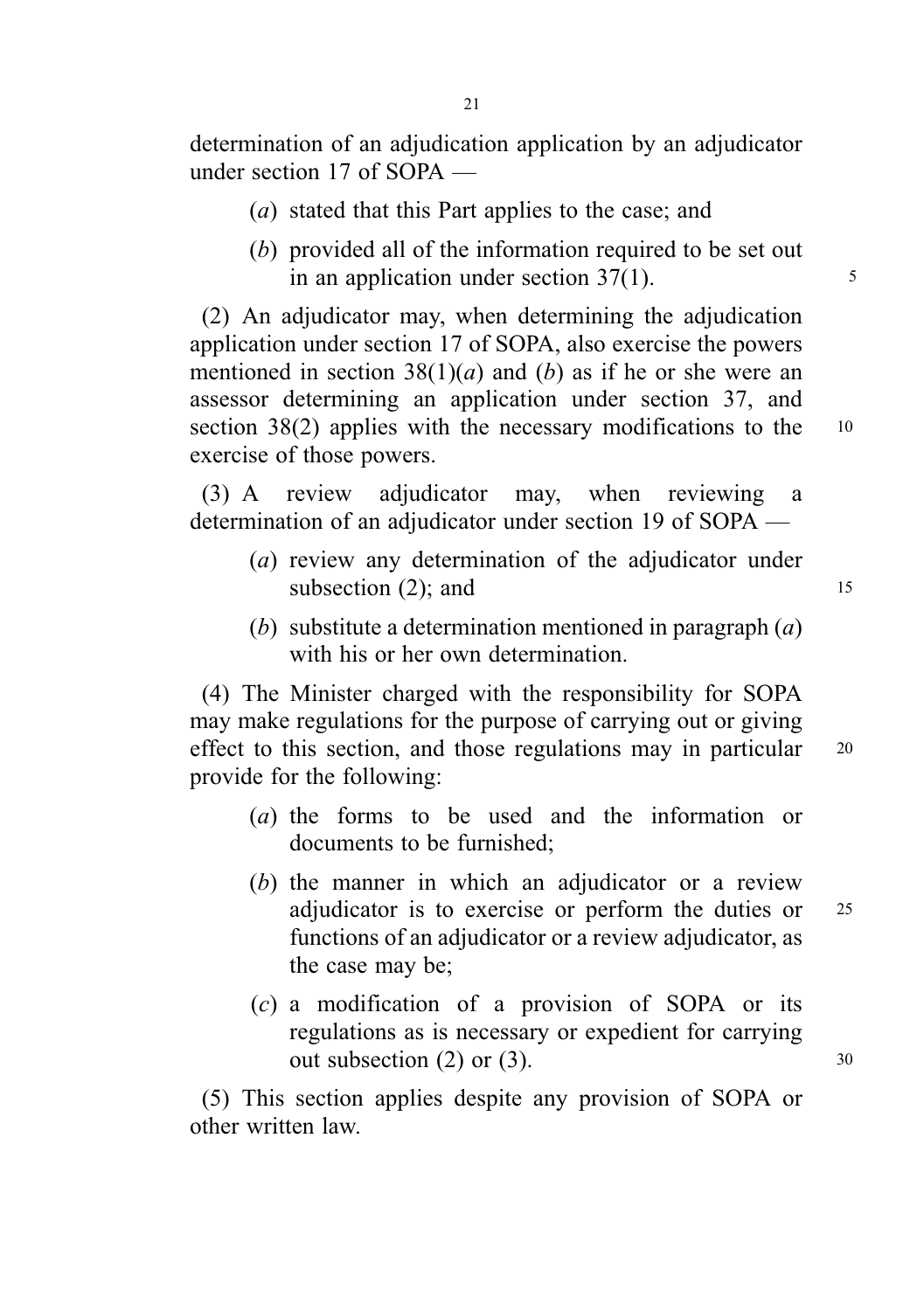### Effect of determination on court or tribunal proceedings

38D. In any proceeding before a court or an arbitral tribunal in relation to any matter arising under or by virtue of a contract in relation to which a determination is made under section 38 or a <sup>5</sup> subsequent determination is made under section 38A (as the case may be), the court or arbitral tribunal may make such orders as it considers appropriate, having regard to the determination and any action taken by a party to the contract in good faith and in reliance on the determination.".

#### <sup>10</sup> New Part 9

18. The principal Act is amended by inserting, immediately after section 39, the following Part:

### "PART 9

# TEMPORARY MEASURES FOR CONDUCT OF <sup>15</sup> COLLECTIVE SALE OF PROPERTY

# Power to modify Land Titles (Strata) Act for collective sale of property affected by COVID-19 event

40.—(1) The Minister may, by order in the *Gazette*, make provision for the purpose of applying a modified provision of a <sup>20</sup> Schedule to the Land Titles (Strata) Act (Cap. 158) (called in this Part the LTSA) to a case mentioned in subsection (2), in relation to which an application to the Minister made in accordance with the order to apply the modified provision is approved by the Minister.

<sup>25</sup> (2) Subsection (1) applies to a case where —

- (a) a collective sale committee was constituted before 25 March 2020 for the purpose of a collective sale of property under Part VA of the LTSA;
- (b) a requirement specified in the order of a Schedule to <sup>30</sup> the LTSA for the collective sale was not satisfied (whether before, on or after the date of commencement of section 18 of the COVID-19 (Temporary Measures) (Amendment No. 2) Act 2020) or is unlikely to be satisfied; and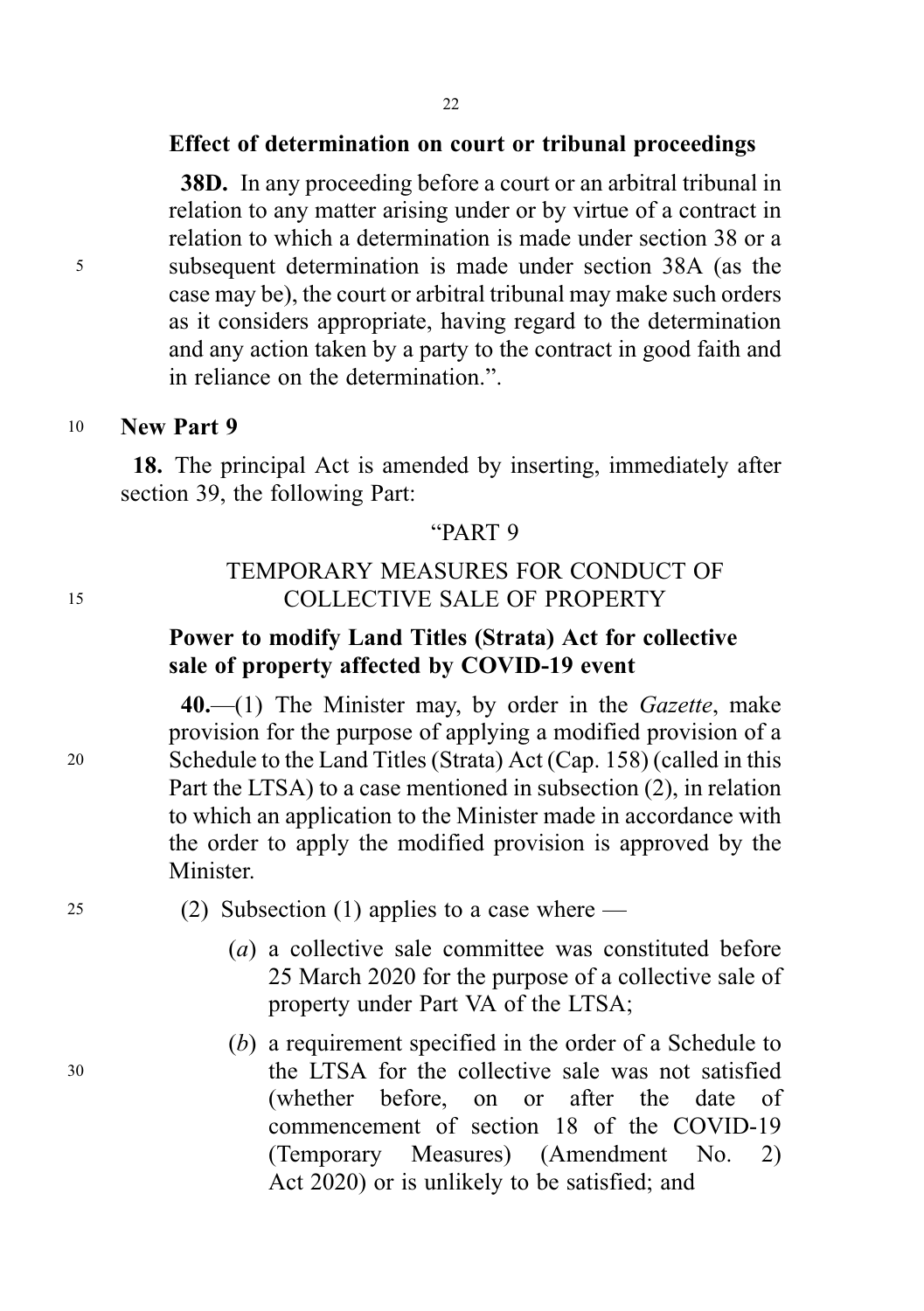(c) the requirement was not or is unlikely to be satisfied because it was or will be inexpedient or impracticable to carry out any act necessary for the requirement to be satisfied in view of a COVID-19 event.

(3) The order in subsection (1) may in particular make 5 provision for the following:

- (a) to extend or replace a period of time in a Schedule to the LTSA for a case;
- (b) to disapply a provision or a part of a provision of a Schedule to the LTSA to or in relation to a person, to  $10$ apply a provision or a part of a provision of the Schedule to the LTSA (with or without modification) to or in relation to a person, or both;
- (c) to provide for the form, manner and time for making an application to the Minister mentioned in <sup>15</sup> subsection (1);
- (d) to require a notice of such application, and a notice of the outcome of such application, to be served on prescribed persons;
- (e) to provide for the right of a prescribed person to be <sup>20</sup> heard by the Minister in relation to such application;
- (f) to provide for the manner of serving any document and when it is deemed served;
- (g) to provide for any other matter necessary or convenient to be prescribed for carrying out the <sup>25</sup> purpose in subsection (1).

(4) Despite anything in any written law, in a case for which the Minister has approved the application of a modified provision of a Schedule to the LTSA, the LTSA is to be read with the modifications applicable to that case that are made by the order 30 in subsection (1).

(5) In this section, "collective sale committee" means a collective sale committee constituted under section 84A(1A)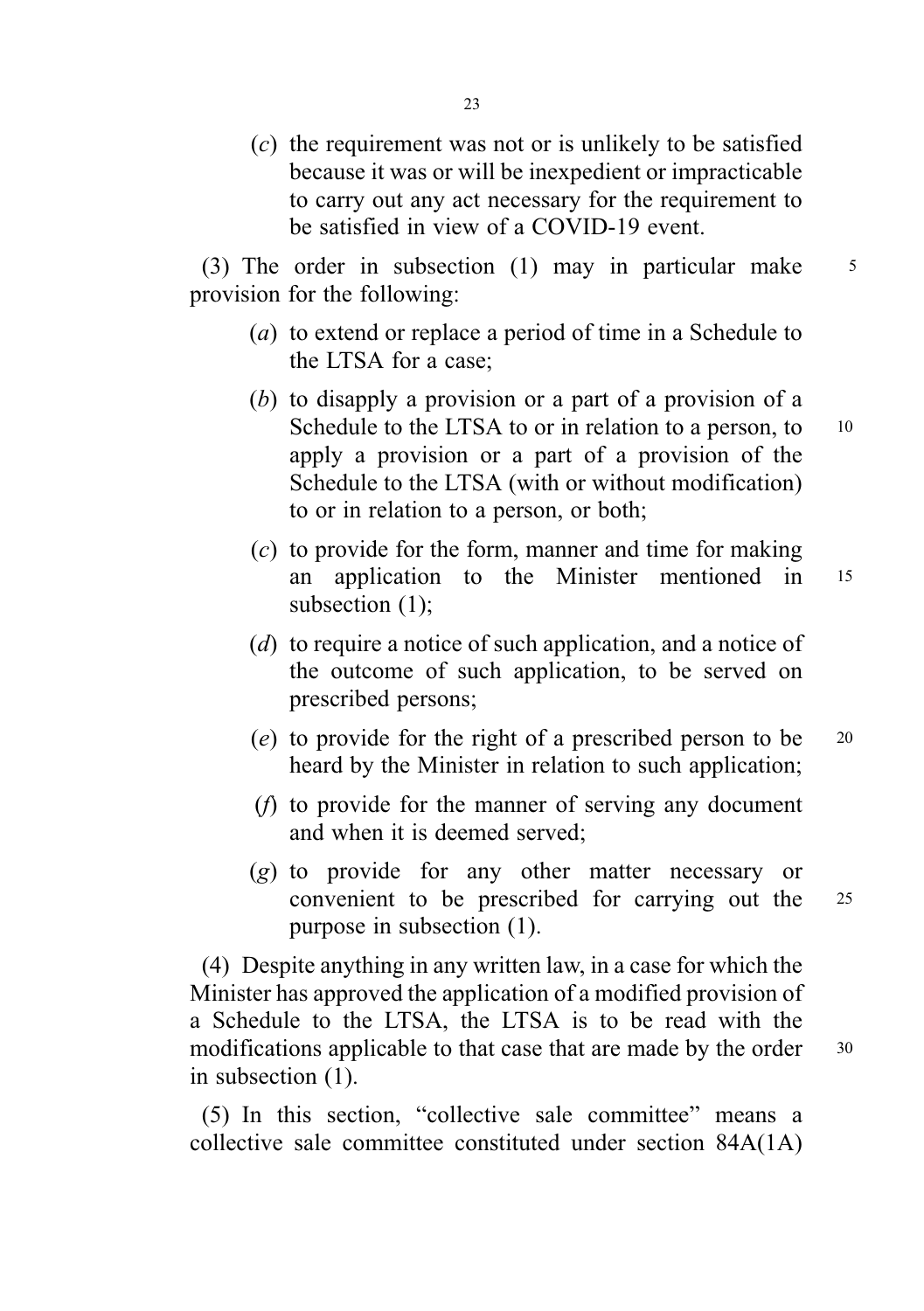of the LTSA, including that provision as applied by section 84D(9), 84E(15) or 84FA(16) of the LTSA.".

# EXPLANATORY STATEMENT

This Bill seeks to amend the COVID-19 (Temporary Measures) Act 2020 (Act 14 of 2020) for the following main purposes:

- (a) to allow the Registrar of assessors and the Registrar of rental relief assessors (each called the Registrar) to reject applications for an assessor's determination under Parts 2, 2A and 8 on specified grounds;
- (b) to set out additional determinations that a rental relief assessor may make under Part 2A;
- (c) to allow alternative arrangements for meetings to be prescribed under Part 4 independently of the duration of a control order under Part 7 or other measures under the Infectious Diseases Act (Cap. 137) if the Minister considers it necessary or expedient in order to limit or prevent the spread of COVID-19;
- (d) to provide for a moratorium on the taking of certain actions when an application for an assessor's determination under Part 8 is made and served;
- (e) to provide for the effect of an assessor's determination under Part 8 on an adjudication on the same matter under the Building and Construction Industry Security of Payment Act (Cap. 30B), and to empower an adjudicator, a review adjudicator, or a panel of review adjudicators, adjudicating a dispute under that Act to make the same determinations as those that an assessor may make under Part 8;
- (f) to provide for the prescribing of temporary measures for the conduct of certain collective sales of properties under the Land Titles (Strata) Act (Cap. 158) affected by a COVID-19 event.

Clause 1 relates to the short title and commencement.

Clause 2 amends section 5A (Relief for inability to exercise right under scheduled contract) to provide that it applies to an inability to exercise a right in the contract on or after 1 February 2020, instead of the date of commencement of section 5 of the COVID-19 (Temporary Measures) (Amendment) Act 2020 (which is 20 June 2020).

Clause 3 amends section 7A (Relief from late payment interest or other charge) —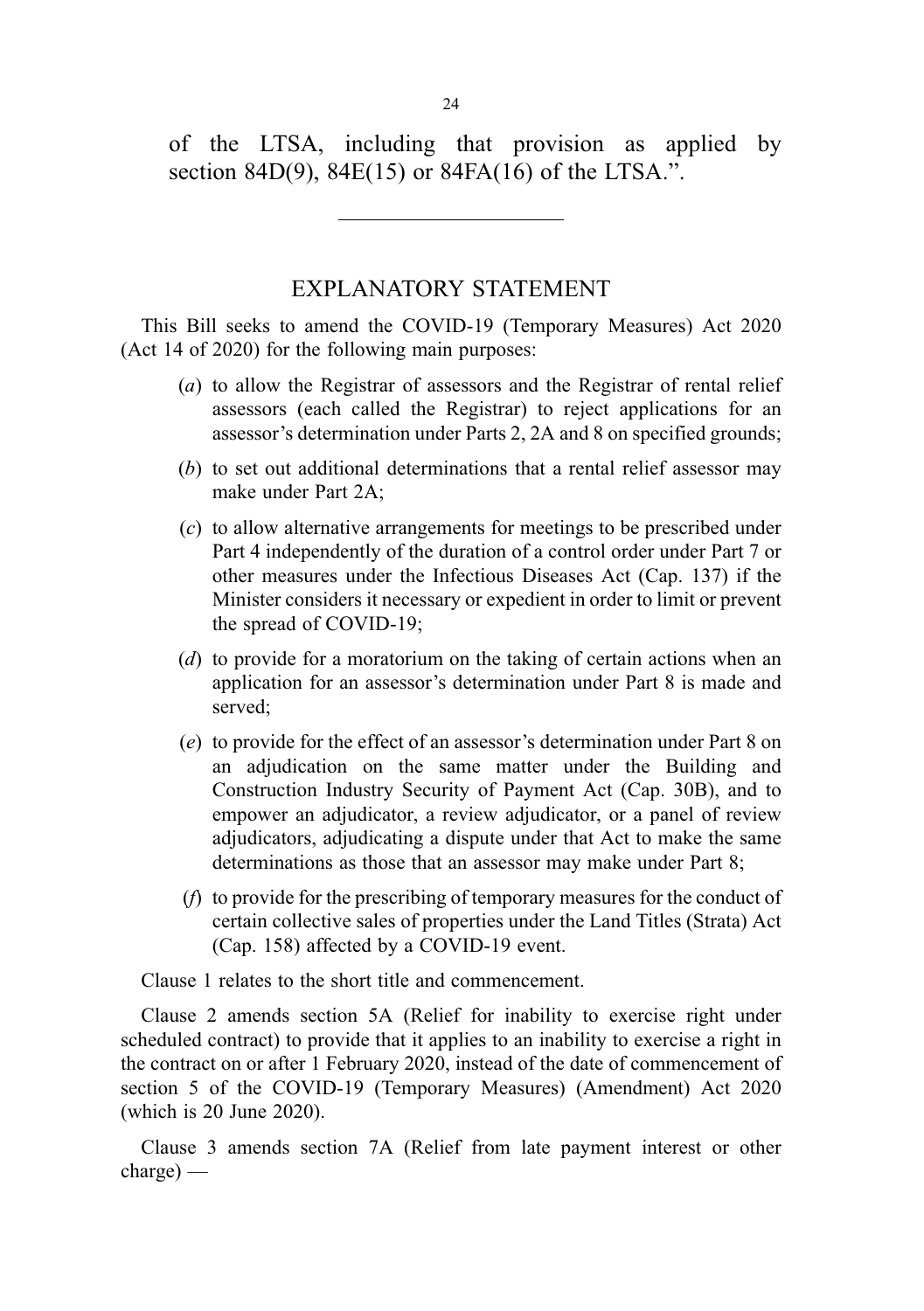- (a) to provide that the inability to pay any money under a prescribed scheduled contract for the relief under the section to apply may be at any time on or after 1 February 2020;
- (b) to provide that the manner in which the maximum prescribed rate of interest that a debtor is liable to pay under a prescribed scheduled contract may also be prescribed; and
- (c) to clarify that a party to a scheduled contract who has served a notification for relief before 31 July 2020 (the date of commencement of section 7A) for the purpose of section 5, need not serve another notification for relief for the purpose of seeking relief under section 7A.

Clause 4 amends section 7B (Holding over after termination or expiry of lease or licence of non-residential immovable property) —

- (a) to provide that different maximum amounts that a lessee or licensee is liable for holding over after a lease or licence is terminated or has expired, may be prescribed for different circumstances, and that a zero amount may be prescribed; and
- (b) to clarify that a party to a scheduled contract who has served a notification for relief before 31 July 2020 (the date of commencement of section 7B) for the purposes of section 5, need not serve another notification for relief for the purpose of seeking relief under section 7B.

Clause 5 amends section 12 (Application for assessor's determination) to empower the Registrar, when deciding whether to appoint an assessor to determine an application, to request the applicant to provide further information within a specified time. The section is further amended to enable the Registrar to reject an application for an assessor's determination on specified grounds.

Clause 6 amends section 13 (Assessor's determination) to provide that, on an application for an assessor's determination under section 5A, the assessor must make a determination whether the case in question is one to which section 5A applies.

Clause 7 amends section 19J (Additional rental relief) to provide that the prescribed period for which rent is waived under the section is not a period additional to that for which rent is waived under section 19H. The periods are the same for both.

Clause 8 repeals and re-enacts section 19M (Application for determination as to tenant's entitlement to rental relief or additional rental relief).

The new section 19M allows both a landlord or a tenant to apply to the Registrar to appoint a rental relief assessor to make a determination on the following: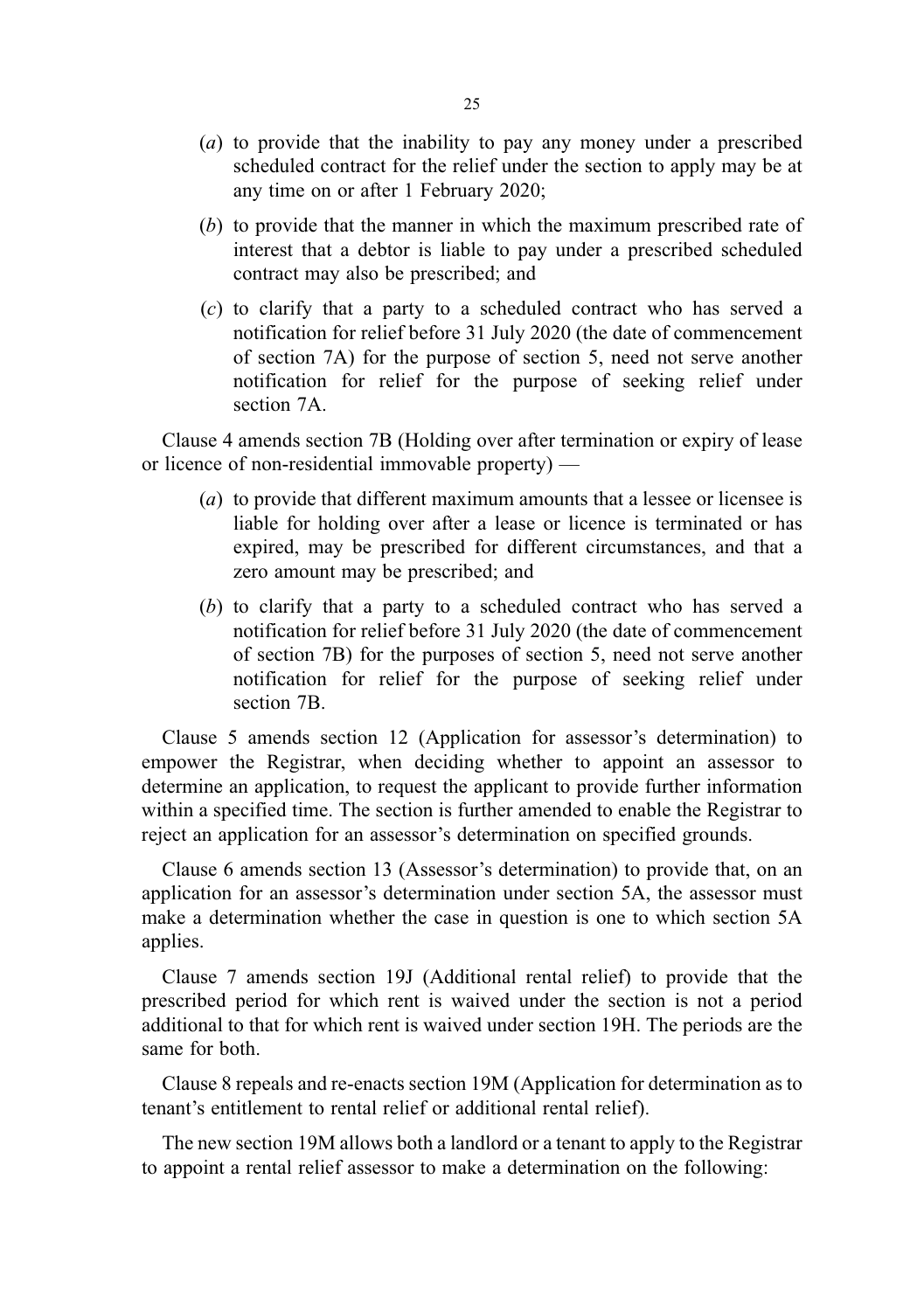- (*a*) the actual amount of rent under the lease agreement;
- (b) the actual amount of any component of the formula used to compute the prescribed amount of rent that is waived under section 19H or 19J in the particular case.

The new section 19M also empowers the Registrar, when deciding whether to appoint a rental relief assessor to determine an application, to request the applicant to provide further information within a specified time. Further, the new section 19M enables the Registrar to reject an application on specified grounds.

Clause 9 amends section 19N (Assessor's determination) to include the determinations that a rental relief assessor may make on an application by a landlord or a tenant mentioned in the new section 19M.

Clause 10 makes amendments to section 19O (Reversal or reduction of additional rental relief) that are consequential to the new section 19M.

Clause 11 amends section 19X (Regulations for Part  $2A$ ) —

- (a) to provide that regulations may prescribe different prescribed periods for the waiver of rent under sections 19H and 19J, for different types of prescribed property, or for different parts of a prescribed property; and
- (b) to allow regulations made to prescribe the amounts of rent waived under sections 19H and 19J to be backdated, and (in relation to a case where such regulations apply retrospectively) to provide for the recovery of any money paid or withheld in reliance on the law in force before the date the retrospective regulations were made.

Clause 12 amends section 27 (Alternative arrangements for meetings) to remove the requirement for the existence of a control measure (which includes a control order under Part 7 and certain measures under the Infectious Diseases Act) in order for alternative arrangements to be prescribed for the meetings or classes of meetings for which personal attendance is provided in any written law or legal instrument. Instead, the requirement now is that the Minister considers that the alternative arrangements would be necessary or expedient in order to limit or prevent the spread of COVID-19. The definition of "control measure" and other references to "control measure" in the section are also deleted.

Clause 13 repeals and re-enacts section 36 (Application of Part 8). The new section 36 provides that Part 8 now applies to a case where —

- (a) parties (none of whom is a prescribed person) entered into a contract that (called the affected contract) —
	- (i) falls within such description of contracts as may be prescribed;
	- (ii) is in force during the prescribed period (or any part of it); and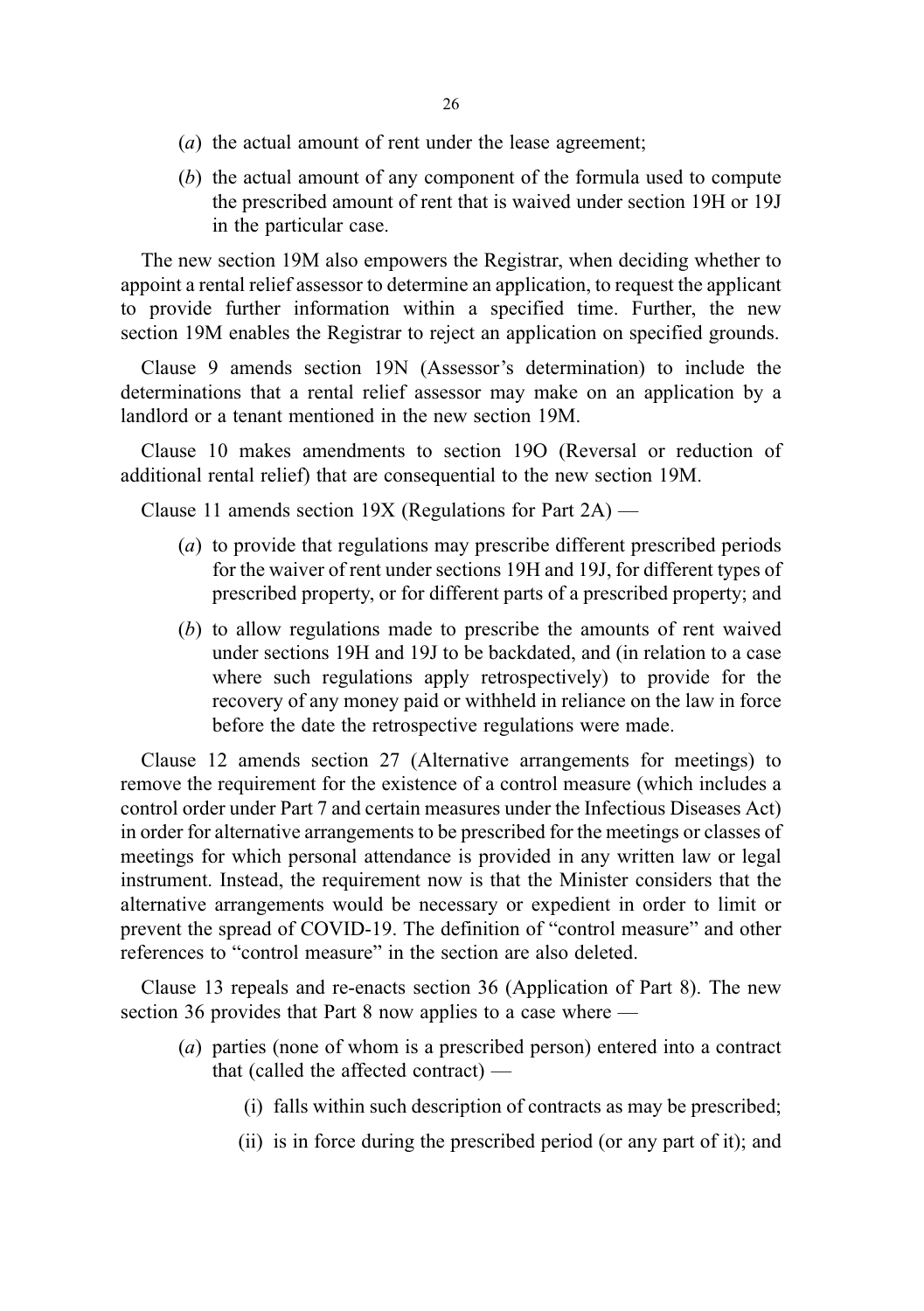- (iii) is, on or after 1 February 2020 and before the expiry of the prescribed period, affected in the prescribed manner by a delay in the performance by a party to a construction (or construction-related) contract or supply (or supply-related) contract, or a breach of such contract, where such delay or breach —
	- . (A) occurs on or after 1 February 2020 and before the expiry of the prescribed period; and
	- (B) is to a material extent caused by a COVID-19 event; and
- (b) other prescribed conditions are satisfied.

The new section 36 further disapplies Part 8 to any circumstances specified in regulations made under section 39.

Clause 14 amends section 37 (Application for determination) —

- (a) to provide the circumstances in which a party to an affected contract may not apply to the Registrar to appoint an assessor to make a determination;
- (b) to empower the Registrar, when deciding whether to appoint an assessor to determine an application, to request the applicant to provide further information within a specified time; and
- (c) to enable the Registrar to reject an application for a determination on specified grounds.

Clause 15 inserts a new section 37A.

The new section 37A provides for a moratorium on certain actions in relation to the prescribed obligation or prescribed right under the affected contract, or the prescribed term in the affected contract, that is the subject of an application under section 38, after the application has been made and served in accordance with section 37. The actions covered by the moratorium includes the continuation of any action that commenced after an application for a determination has been made under section 37(1), but before the application is served under section 37(2).

Clause 16 amends section 38 (Determination) to provide that an assessor may make a determination —

(a) whether it is just and equitable in the circumstances of the case for a prescribed obligation or prescribed right under the affected contract to be performed or exercised in a manner other than in accordance with the terms of the contract, and if so that the obligation or right is to be performed or exercised in the manner determined by the assessor; or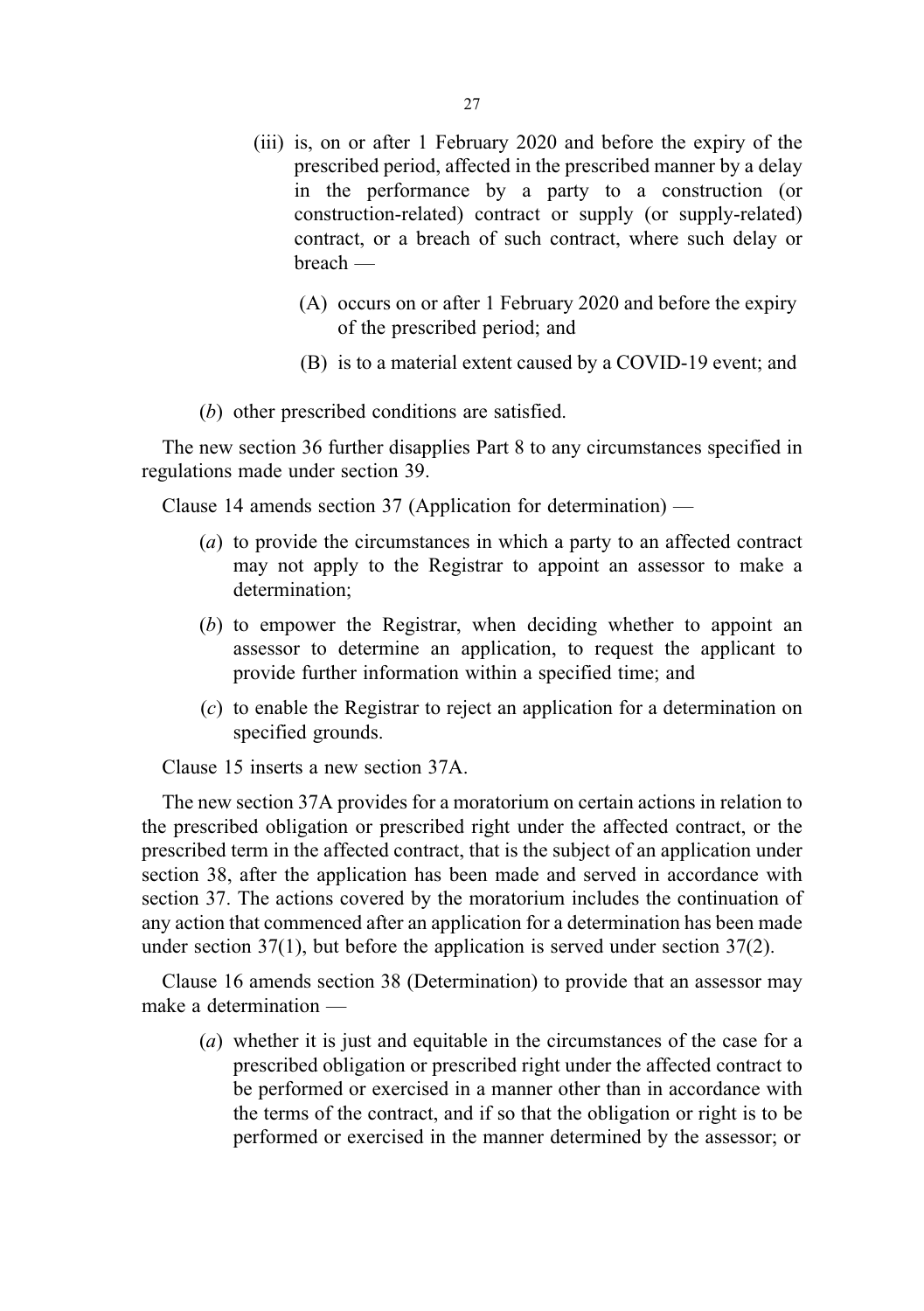(b) whether it is just and equitable in the circumstances of the case for a prescribed term in the affected contract to be varied, or for a party to the contract to be released or discharged from that term, and if so that the term is to be varied in the manner determined by the assessor, or the party is to be released or discharged from that term, as the case may be.

Clause 17 inserts new sections 38A to 38D.

The new section 38A enables an assessor to make subsequent determinations after an initial determination has been made under section 38. A subsequent determination may vary or replace the initial determination, or require parties to attend before the assessor for a further review of the matter and to make any additional determination, or both. However, an assessor may not make any subsequent determinations if a judgment or an arbitral award, or a determination under the Building and Construction Industry Security of Payment Act (called SOPA), in relation to the prescribed obligation or prescribed right under the affected contract, or the prescribed term in the affected contract, has been given or made on or after the initial determination.

The new section 38B provides for the effect of a determination under section 38 or 38A that modified the manner in which a prescribed obligation or prescribed right under a supply contract is to be performed or exercised, or varied, or released or discharged a party from, a term in a supply contract, on actions that may be taken in relation to the same supply contract under SOPA, including any adjudication or review adjudication of the contract.

First, the contract that is adjusted in accordance with the determination is treated as the contract for the purposes of such action.

Second, an application for adjudication under SOPA may still be made after a determination under section 38, pursuant to a payment claim made before that determination. However, the adjudication or subsequent review adjudication must disregard the payment claim or any document provided by a party to the extent it is inconsistent with the contract as adjusted by the determination.

The new section 38C allows an adjudicator, a review adjudicator, or a panel of review adjudicators under SOPA, when determining an adjudication application or a review adjudication application, to exercise the powers in section  $38(1)(a)$  and (b) as if he or she were an assessor determining an application under section 37.

The new section 38D provides that in any proceedings in relation to a matter concerning a contract in relation to which a determination under section 38 or 38A has been made, the court or arbitral tribunal may make orders having regard to the determination and any action taken in good faith and in reliance on the determination.